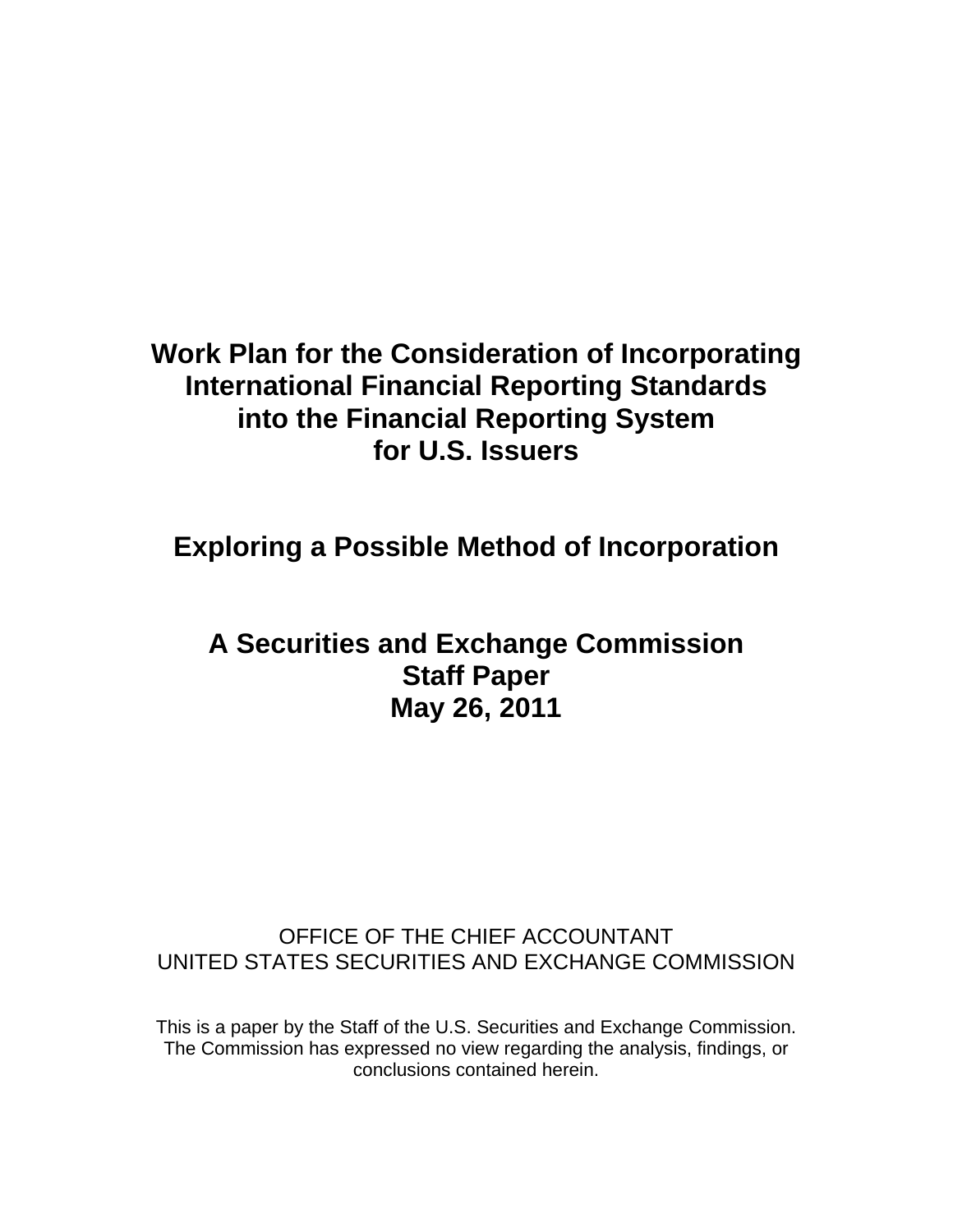# **TABLE OF CONTENTS**

| I. INTRODUCTION                                |    |
|------------------------------------------------|----|
| II. SUMMARY OF OTHER JURISDICTIONS' APPROACHES |    |
| <b>III. FRAMEWORK</b>                          |    |
| <b>IV. TRANSITION ELEMENT</b>                  | 14 |
| V. BENEFITS AND RISKS                          | 20 |
| VI. REQUEST FOR COMMENT                        | 24 |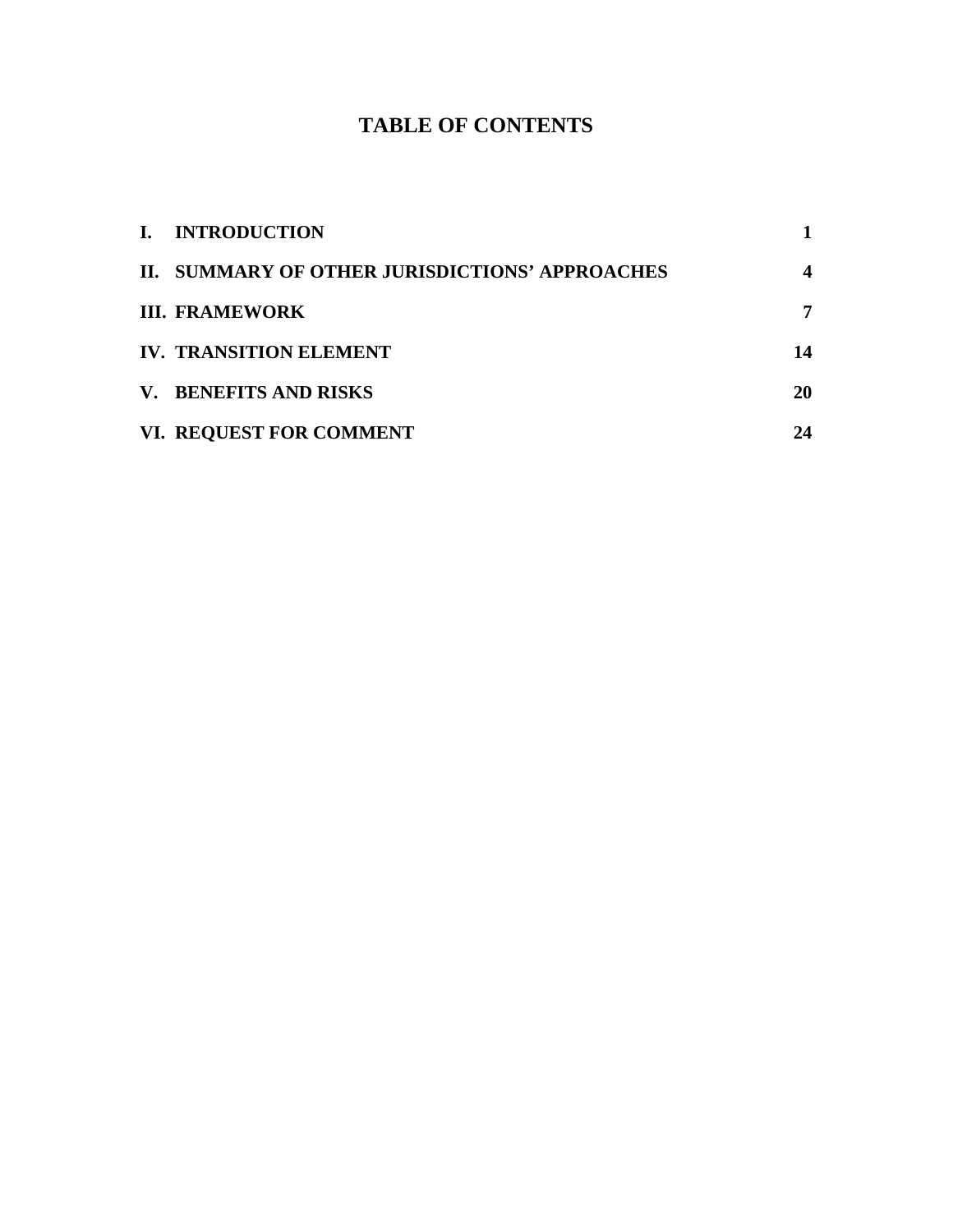## <span id="page-2-0"></span>**I. Introduction**

In the *Commission Statement in Support of Convergence and Global Accounting*  Standards,<sup>1</sup> the U.S. Securities and Exchange Commission ("SEC" or "Commission") directed the staff of the Office of the Chief Accountant of the SEC, with appropriate consultation with other Divisions and Offices of the Commission (collectively, "Staff"), to develop and execute a work plan ("Work Plan").<sup>2</sup> The Staff's Work Plan was published in February 2010. The purpose of the Work Plan is to consider specific areas and factors relevant to a Commission determination as to whether, when, and how the current financial reporting system for U.S. issuers should be transitioned to a system incorporating International Financial Reporting Standards ("IFRS").<sup>3</sup> In connection with the completion of the Work Plan, it was anticipated that the Staff would study multiple approaches for incorporating IFRS into the U.S. financial reporting system and seek public feedback if appropriate.

The Commission has not yet made a decision as to whether and, if so, how, to incorporate IFRS into the financial reporting system for U.S. issuers. While the Staff's work on the Work Plan continues, including assessing the quality of the standard setting process, the focus of this Staff Paper is to outline a possible approach for incorporation of IFRS into the U.S. financial reporting system, if the Commission were to decide that incorporation of IFRS is in the best interest of U.S. investors. This Staff Paper does not provide an extensive discussion of a potential timeline of incorporation. That is not to diminish the importance of the timing of incorporation but reflects the fact that the timeline for incorporation is a separate consideration.

In various forums, the Commission and its Staff previously have described and sought public comments on several other possible approaches for progressing toward a single set of high-quality, globally accepted accounting standards. Those approaches include: full adoption of IFRS on a specified date, without any endorsement mechanism; full adoption of IFRS following staged transition over several years, similar to the approach described in the Commission's *Roadmap for the Potential Use of Financial Statements Prepared in*  Accordance with International Financial Reporting Standards by U.S. Issuers;<sup>4</sup> and an option for U.S. issuers to apply IFRS, as described in the Commission's Concept

<sup>&</sup>lt;sup>1</sup> See SEC Release No. 33-9109 (Feb. 24, 2010), Commission Statement in Support of Convergence and Global Accounting Standards ("2010 Statement").

The Work Plan is included as an appendix to the 2010 Statement.

 Foundation Constitution, is published in English. See "International Financial Reporting Standards as <sup>3</sup>As used in this Staff Paper, the term "IFRS" refers to "IFRS as issued by the IASB," unless otherwise noted. Further, the term "IFRS" refers to the authoritative text of IFRS, which, according to the IFRS issued at 1 January 2010, Preface to International Financial Reporting Standards." The "IASB" is the International Accounting Standards Board. "IFRSs" refers to more than one International Financial Reporting Standard.

<sup>&</sup>lt;sup>4</sup> See SEC Release No. 33-8982 (Nov. 14, 2008), Roadmap for the Potential Use of Financial Statements Prepared in Accordance with International Financial Reporting Standards by U.S. Issuers ("Proposed Roadmap").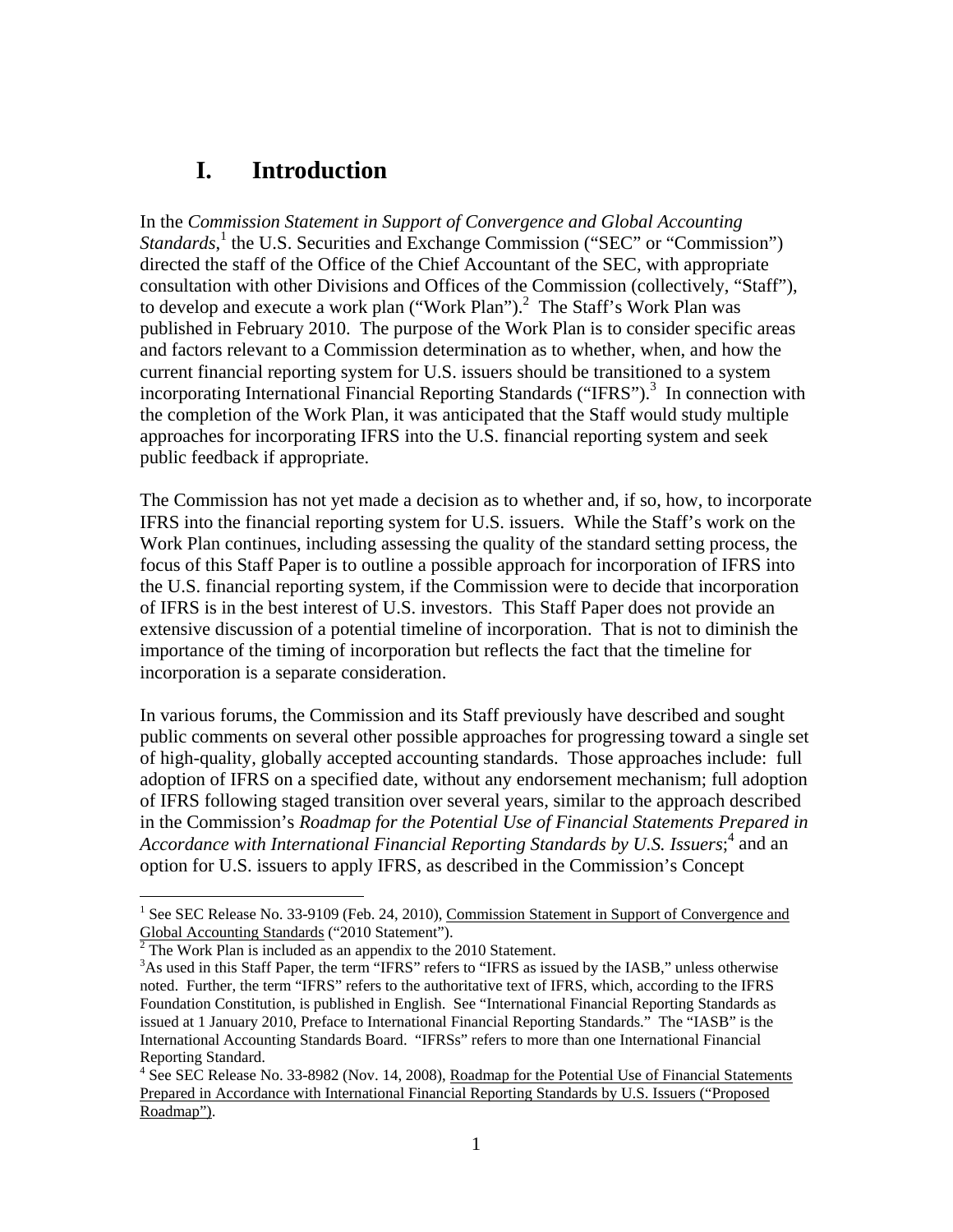Release<sup>5</sup> and the Proposed Roadmap. In addition, in response to the requests for comment on these alternative approaches, some commenters have suggested that the United States retain U.S. generally accepted accounting principles ("GAAP") with continued convergence efforts, with or without a specific mechanism in place to promote alignment with IFRS. The Staff believes these alternative approaches for incorporation, and the associated benefits and risks, are more well-understood than the approach discussed herein, at least in concept, and, accordingly, such alternative approaches are not discussed further in this Staff Paper. Instead, this Staff Paper describes a possible framework of incorporation that has not been described in as much detail and outlines benefits and risks that may be associated with this incorporation approach. Incorporation of IFRS through the framework described in this Staff Paper would have the objectives of achieving the goal of having a single set of high-quality, globally accepted accounting standards and of providing for a U.S. issuer complying with U.S. GAAP also to be in a position to assert that it is compliant with IFRS as issued by the IASB.

The Staff's discussion in this Staff Paper is not intended to suggest that the Commission has determined to incorporate IFRS or that the discussed framework is the preferred approach or would be the only possible approach. The framework is presented to illustrate that:

- 1. The decision faced by the Commission in an effort to achieve a single set of highquality, globally accepted accounting standards is not necessarily a binary decision (i.e., either to require the use of IFRS by all U.S. issuers immediately or not);
- 2. Incorporation of IFRS is not inconsistent with the SEC maintaining its ultimate authority over U.S. accounting standard setting; and
- 3. There are potential ways to accomplish the broad objective of pursuing a single set of high-quality, globally accepted accounting standards while minimizing cost, effort, and other transition obstacles.

The framework explored in this Staff Paper is predicated on several principles. First, U.S. GAAP would be retained, but the Financial Accounting Standards Board ("FASB") would incorporate IFRS into U.S. GAAP over a defined period of time, with a focus on minimizing transition costs, particularly for smaller issuers. The FASB would incorporate newly issued or amended IFRSs into U.S. GAAP pursuant to an established endorsement protocol. This would require a change to how the FASB currently operates. Similar to other jurisdictions, the endorsement protocol would provide the Commission and the FASB the ability to modify or supplement IFRS when in the public interest and necessary for the protection of investors. Such framework would share many key features of other major jurisdictions' processes for incorporating IFRSs into their respective national financial reporting frameworks. However, whereas many countries chose to align existing accounting standards with IFRS through a "first-time adoption" of

<sup>&</sup>lt;sup>5</sup> See SEC Release No. 33-8831 (Aug. 7, 2007), Concept Release On Allowing U.S. Issuers To Prepare Financial Statements In Accordance With International Financial Reporting Standards.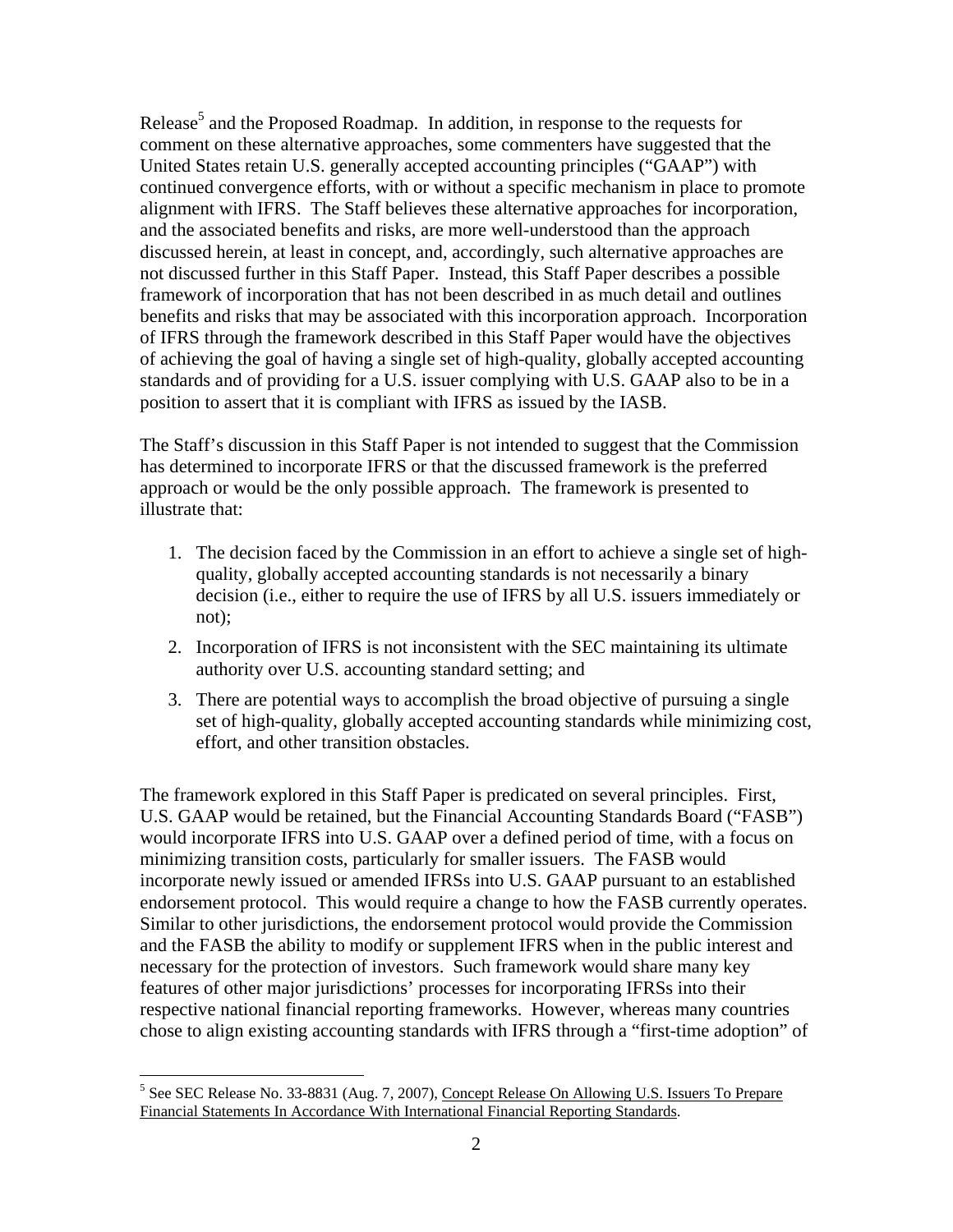IFRS and thereafter keep pace with new or amended IFRSs through endorsement procedures, the framework explored in this Staff Paper would include a transitional period during which existing differences between IFRS and U.S. GAAP would be eliminated through ongoing FASB standard-setting efforts.

While certain operational aspects of the framework are discussed in this Staff Paper, the framework represents only one possible approach to incorporation of IFRS. The details of this framework, and other potential methods of incorporation, would need to be subject to further review and development, if and when the Commission determines that IFRS should be incorporated into the financial reporting system for U.S. issuers. Lastly, in various forums, the notion of an early-adoption option for U.S. issuers to use IFRS has been discussed. While the consideration of an option is beyond the scope of this Staff Paper, the Staff is continuing to consider the possible mechanics and implications of an option for U.S. issuers and how it would work in the context of the framework or otherwise.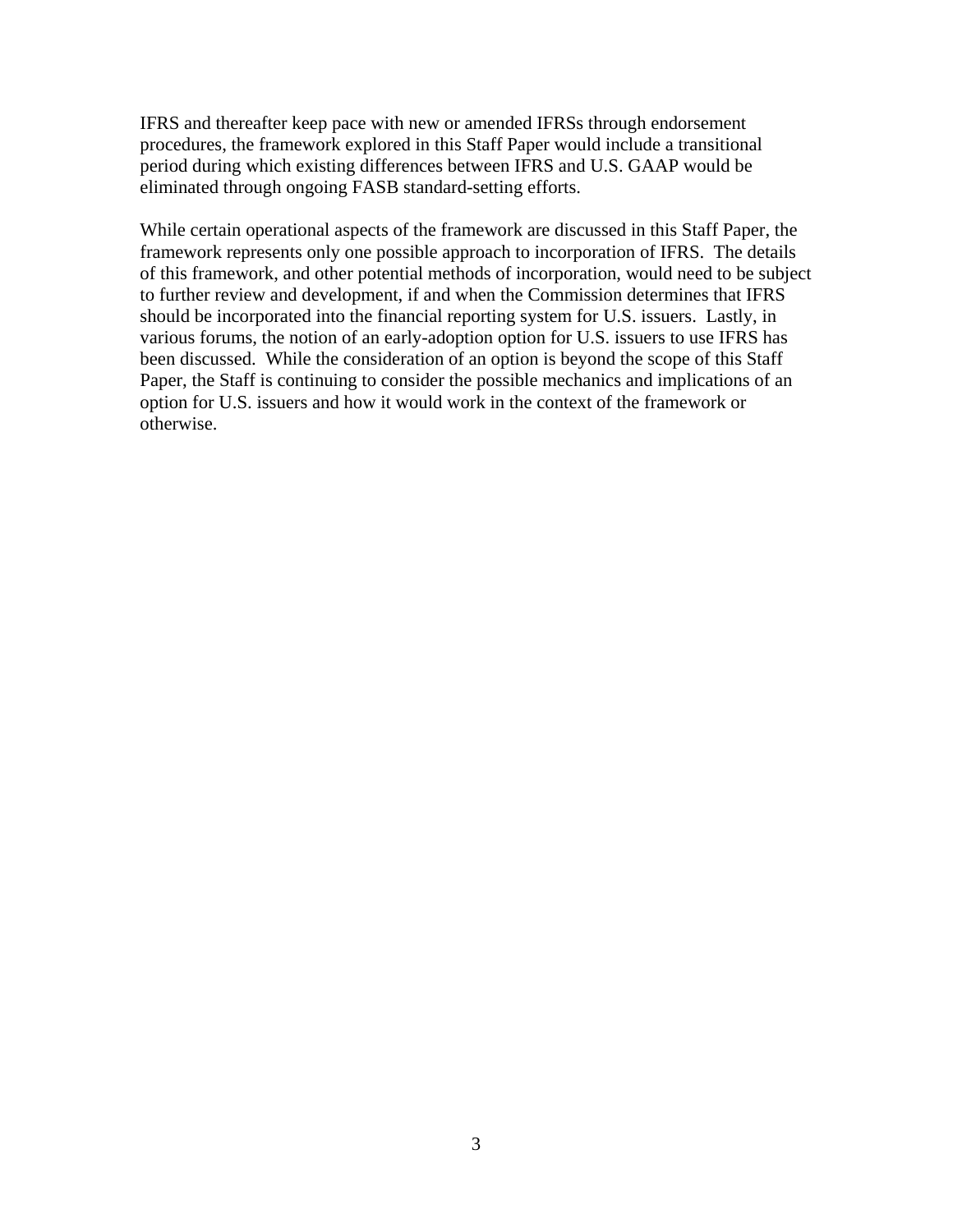## **II. Summary of Other Jurisdictions'Approaches**

<span id="page-5-0"></span>In October 2010, the Staff published a progress report ("2010 Progress Report") $<sup>6</sup>$  that</sup> discussed each section of the Work Plan and provided an update of the Staff's efforts and preliminary observations. One of the preliminary observations discussed in the 2010 Progress Report related to the Staff's analysis of how other jurisdictions incorporate IFRS into their reporting systems and how those jurisdictions address concerns regarding the regulatory responsibility of the jurisdiction's capital market regulators, the impact on national standard setters, and the consequences for other bodies responsible for the broader accounting standard-setting process. Although the methods of incorporation differ across jurisdictions, the Staff's research to date has shown that jurisdictions generally have incorporated or intend to incorporate IFRS into their reporting requirements for listed companies by either: (1) full use (without intervening review) of IFRS as issued by the IASB or (2) use of IFRS after some form of national or multinational incorporation process, which could lead to the full use of IFRS as issued by the IASB or some local variation thereof. Regardless of the method of incorporation applied, jurisdictions also require compliance with national laws and regulations. The Staff has been informed through its research that any additional disclosures required by such laws or regulations are typically incremental to, but not inconsistent with, IFRS.

Under the approach in the first of the above categories, countries recognize or accept IFRS as issued by the IASB. IFRSs are applicable in the jurisdiction once issued by the IASB, without approval by any local body.<sup>7</sup> Although this approach would seem to have the least potential to create deviations from IFRS as issued by the IASB, it also has the potential to result in a much greater degree of reliance by a national regulator (or other body) in exercising its authority and fulfilling its responsibility for investor protection on an independent, private sector standard-setting body with a multinational constituent base. Based on the Staff's research thus far, very few jurisdictions follow this approach.

The second category comprises jurisdictions that use IFRS after some form of a national or multinational incorporation process. Although most of these jurisdictions maintain the objective of adopting IFRS without variation, some jurisdictions following this approach have not adopted IFRSs as issued by the IASB or followed the effective date provisions specified by the IASB. Although this approach allows for greater ability to address country-specific issues, it could have an impact on the perception of the use of a single set of high-quality, globally accepted accounting standards.<sup>8</sup>

1

 Standards into the Financial Reporting System for U.S. Issuers, Progress Report (October 29, 2010). <sup>6</sup> See U.S. Securities and Exchange Commission, Office of the Chief Accountant and Division of Corporation Finance, Work Plan for the Consideration of Incorporating International Financial Reporting

 $<sup>7</sup>$  Based on the Staff's research, the jurisdictions following this approach generally do not have a</sup> mechanism to make changes to the IFRSs that are issued by the IASB without affirmative government action.

<sup>&</sup>lt;sup>8</sup> The IASB's website describes many jurisdictions that use this approach as jurisdictions that "require" or have "adopted" IFRS. See http://www.ifrs.org/Use+around+the+world/Use+around+the+world.htm.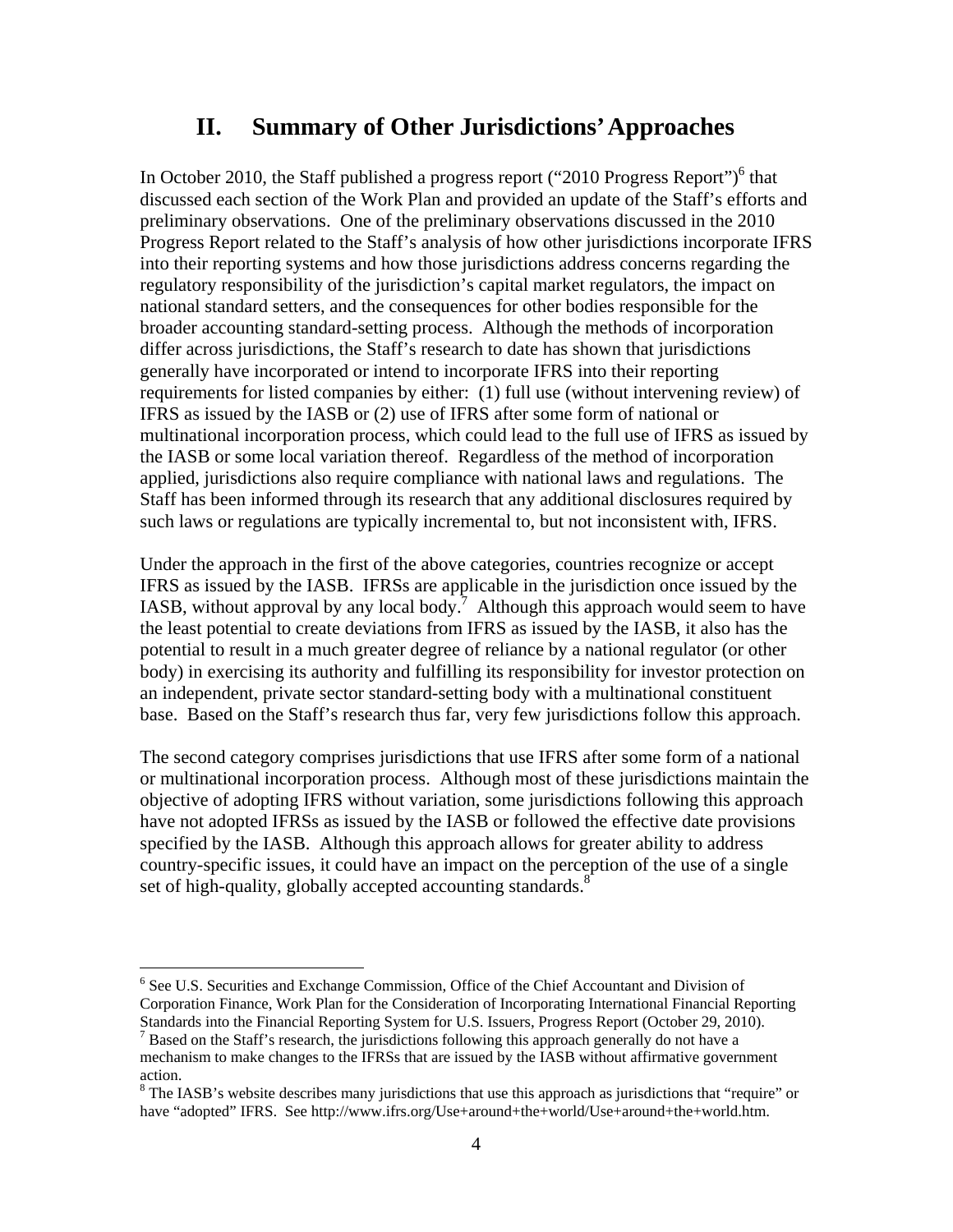As described in the 2010 Progress Report, countries using a national incorporation process generally can be further divided into: (1) those countries that converge their local standards with IFRS without a firm commitment to incorporate fully IFRS as issued by the IASB ("Convergence Approach"); and (2) those countries that undertake some form of local endorsement ("Endorsement Approach").

#### *Convergence Approach*

Under the Convergence Approach, jurisdictions do not adopt IFRS as issued by the IASB or incorporate IFRSs into their accounting standards directly.<sup>9</sup> Instead, these jurisdictions maintain their local standards but make efforts to converge those bodies of standards with IFRS over time. One example of a country using the Convergence Approach is the People's Republic of China ("PRC"), which is moving its standards closer to IFRS without incorporating IFRS fully into its national financial reporting framework.<sup>10</sup> The PRC has indicated that it intends to make an effort to eliminate the existing differences between its Accounting Standards for Business Enterprises ("ASBEs") and IFRS.<sup>11</sup>

#### *Endorsement Approach*

 $\overline{a}$ 

Based on the Staff's research, a large number of countries (e.g., countries within the European Union ("EU")) appear to follow a form of the Endorsement Approach. Under this approach, jurisdictions incorporate individual IFRSs into their local body of standards. Many of these jurisdictions use stated criteria for endorsement, which are designed to protect stakeholders in these jurisdictions. The degree of deviation from IFRS as issued by the IASB can vary under this approach. In some cases, countries appear to adopt standards exactly as issued by the IASB with a high threshold for any country-specific deviation. In other cases, countries translate IFRS as issued by the IASB into their local language. Because words or expressions may not have direct equivalents in some languages, translated versions of IFRS may be understood and applied differently from IFRS as issued by the IASB in English. In still other cases, countries make modifications or additions to individual IFRSs upon incorporation for various reasons (e.g., to address the perceived need for country- or industry-specific guidance or to incorporate interpretative guidance previously issued by a jurisdiction's regulator).

<sup>&</sup>lt;sup>9</sup> Although the joint projects between the U.S. Financial Accounting Standards Board ("FASB") and the IASB are often denominated "convergence," those projects are different from the Convergence Approach described here. The FASB-IASB process involves movement by both standard setters toward a new, mutually-acceptable high-quality standard, while the Convergence Approach involves movement by a country toward existing IFRS.

 $10$  Refer to the 2010 Progress Report for further discussion on the specifics of the PRC's convergence process.

 *(ROSC) – Accounting and Auditing: People's Republic of China* (October 2009), these ASBEs are "substantially converged" with IFRS. On September 2, 2009, the PRC issued an exposure draft of its <sup>11</sup> In 2006, the PRC's Ministry of Finance Order No. 33 declared a revised set of ASBEs would become effective in 2007. According to the World Bank's *Report on the Observance of Standards and Codes Roadmap for Continuing and Full Convergence of the Chinese Accounting Standards for Business Enterprises with the International Financial Reporting Standards*. Based on this exposure draft, the PRC has indicated that it intends to make an effort to eliminate the existing differences between ASBEs and IFRS by the end of 2011.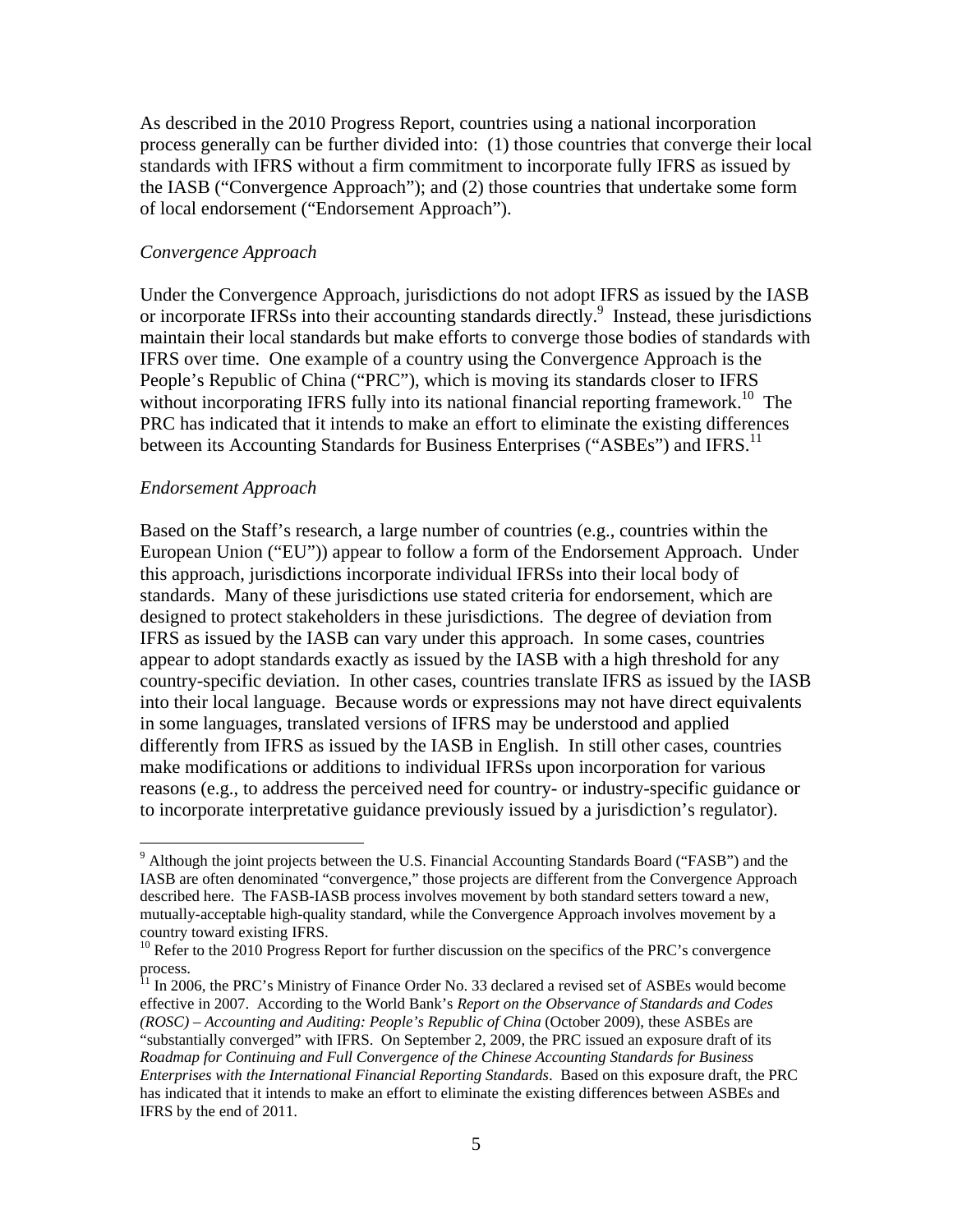have been carved-out of IAS 39, *Financial Instruments: Recognition and Measurement*.<sup>14</sup> As noted above, a significant number of jurisdictions following the Endorsement Approach are the countries within the EU. If a company is governed by the law of an EU Member State ("Member State"), and if the company's securities are traded on a regulated market in any Member State, the company is required to prepare its consolidated financial statements in accordance with the international accounting standards adopted by the European Commission ("EC").<sup>12</sup> Changes to IFRS (either newly-issued standards or amendments to existing standards) must go through multiple steps before becoming authoritative in the  $EU<sup>13</sup>$  However, it is the Staff's understanding that the EU's legal framework does not permit changes to the IASB's standards and interpretations, although partial adoption (referred to as a "carve-out") is possible. To date, the EC has adopted all international accounting standards and interpretations as issued by the IASB, with the exception of certain provisions on hedge accounting that The length of the endorsement process can introduce a lag between the issuance of standards and interpretations by the IASB and their adoption by the EC, although adoption normally occurs before the application deadline foreseen by the IASB.

Australia is another example of a jurisdiction following the Endorsement Approach. The Australian Accounting Standard Board ("AASB"), the Australian national standard setter, has issued a framework document, *Framework for the Preparation and Presentation of Financial Statements*, that incorporates the *Framework for the Preparation and Presentation of Financial Statements,* as issued by the IASB, but adds paragraphs specific to Australia where required by the Australian regulatory regime.<sup>15</sup> In addition, each time the IASB issues an exposure draft or invitation to comment, the AASB publishes an equivalent document, with an Australian preface seeking comment on domestic issues that may be raised in response to the IASB document. Despite the added procedural steps, the AASB has kept pace with the IASB, incorporating the final IFRSs as issued and following the same effective dates as those set by the IASB.

 standards, passed by the European Parliament and European Council on July 19, 2002. The requirement <sup>12</sup> Required under Regulation (EC) No 1606/2002 regarding the application of international accounting entered into force in 2005 and is binding and applicable to all Member States.<br><sup>13</sup> Refer to the 2010 Progress Report for further discussion on the specifics of the EU endorsement process.

<sup>&</sup>lt;sup>13</sup> Refer to the 2010 Progress Report for further discussion on the specifics of the EU endorsement process.<br><sup>14</sup> A prior carve-out relating to the use of the fair value option in IAS 39 has since been repealed.

<sup>&</sup>lt;sup>14</sup> A prior carve-out relating to the use of the fair value option in IAS 39 has since been repealed.<br><sup>15</sup> Australian law does not specify the exact mechanism by which the AASB incorporates IFRSs into

Australian standards, although there is a process in place. IFRS adoption in Australia by the AASB occurred under a broad strategic direction given to the AASB by the Financial Reporting Council ("FRC") under the powers given to the FRC by legislation. The FRC is the body responsible for the broad oversight of the accounting and auditing standard-setting processes in Australia.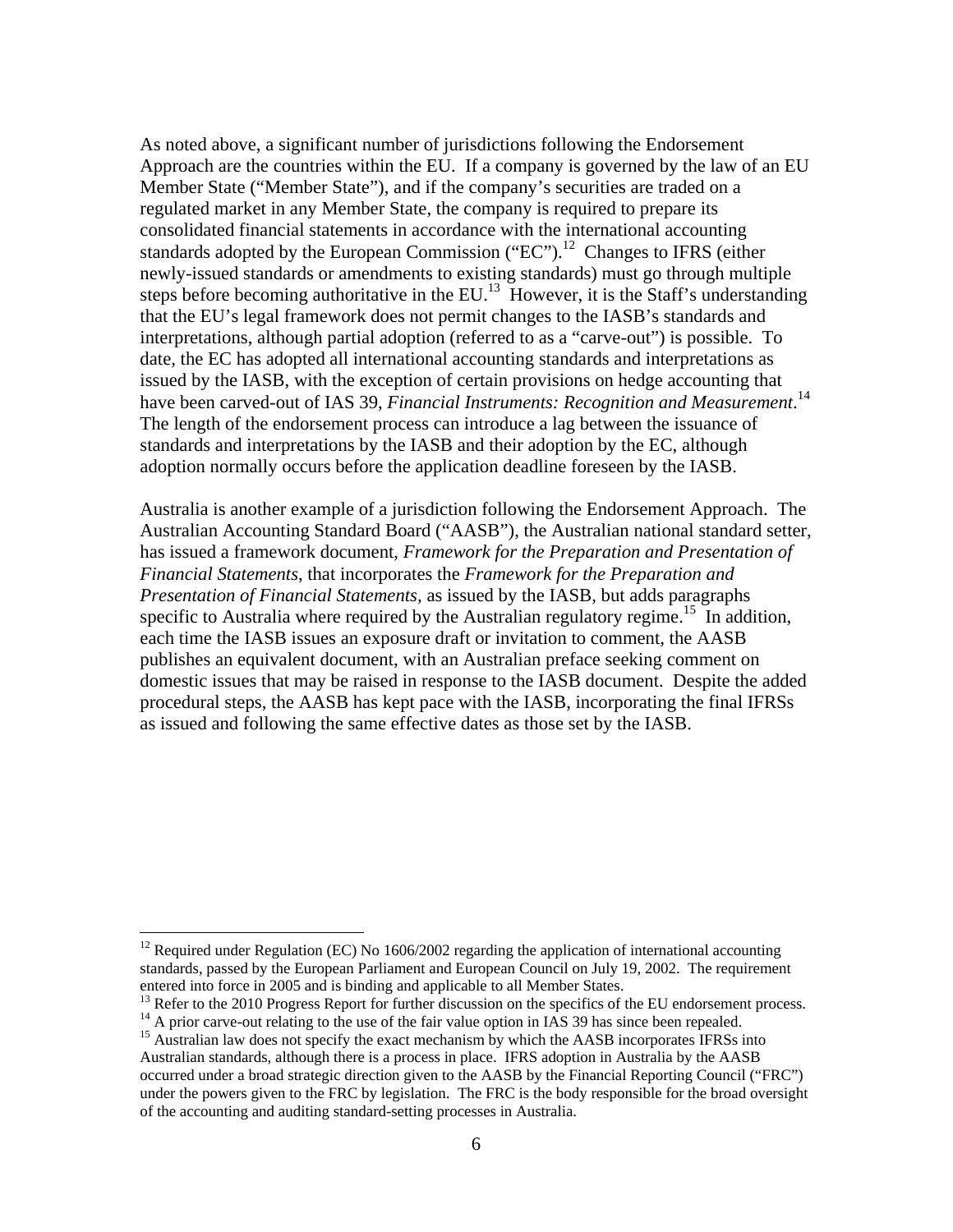## **III. Framework**

<span id="page-8-0"></span>Conference on Current SEC and PCAOB Developments ("2010 AICPA Conference").<sup>16</sup> Another possible incorporation approach, colloquially referred to as "Condorsement," was discussed in December 2010 by a member of the Staff at the 2010 AICPA National This concept generated interest and questions regarding a more detailed explanation of the approach. The following discussion focuses on this approach and provides more detail on how it could be applied to the U.S. financial reporting system and why the United States could consider this approach.

This approach to incorporation is in essence an Endorsement Approach that would share characteristics of the incorporation approaches with other jurisdictions that have incorporated or are incorporating IFRS into their financial reporting systems. However, during the transitional period, the framework would employ aspects of the Convergence Approach to address existing differences between IFRS and U.S. GAAP. Importantly, the framework would retain a U.S. standard setter<sup>17</sup> and would facilitate the transition process by incorporating IFRSs into U.S. GAAP over some defined period of time (e.g., five to seven years). At the end of this period, the objective would be that a U.S. issuer compliant with U.S. GAAP should also be able to represent that it is compliant with IFRS as issued by the IASB. Incorporation of IFRS through the framework would have the objective of achieving the goal of having a single set of high-quality, globally accepted accounting standards, while doing so in a practical manner that could minimize both the cost and effort needed to incorporate IFRS into the financial reporting system for U.S. issuers. It also would align the United States with other jurisdictions by retaining the national standard setter's authority to establish accounting standards in the United States.

The following discussion further explains the framework and how it may be employed in the United States on an ongoing, "steady state" basis through an explanation of the roles of some of the important groups and organizations that would be involved. Part IV of this Staff Paper discusses the transition framework for incorporating existing IFRSs into U.S. GAAP. In Part V, the Staff outlines certain benefits and risks that could be associated with the framework.

## *Role of the FASB in the United States*

 $\overline{a}$ 

In order to fulfill the SEC's mission of protecting investors, maintaining fair, orderly, and efficient capital markets, and facilitating capital formation in the United States, the Staff believes it will be important for the United States to continue to have an active role in the

http://www.sec.gov/news/speech/2010/spch120610pab.htm).

<sup>16</sup> See Paul A. Beswick, *Remarks before the 2010 AICPA National Conference on Current SEC and PCAOB Developments* (Dec. 6, 2010) (available at

 $17$  Currently, the SEC recognizes the financial accounting and reporting standards of the FASB as generally accepted for purposes of U.S. financial reporting under Section 19(b) of the Securities Act of 1933 ("Securities Act"). See SEC Release No. 33-8221 (April 25, 2003), Policy Statement: Reaffirming the Status of the FASB as a Designated Private-Sector Standard Setter. In its 2010 Statement, the Commission noted that "the FASB will continue to play a critical and substantive role in achieving the goal of global accounting standards," and "that role would remain critical after adoption of global standards."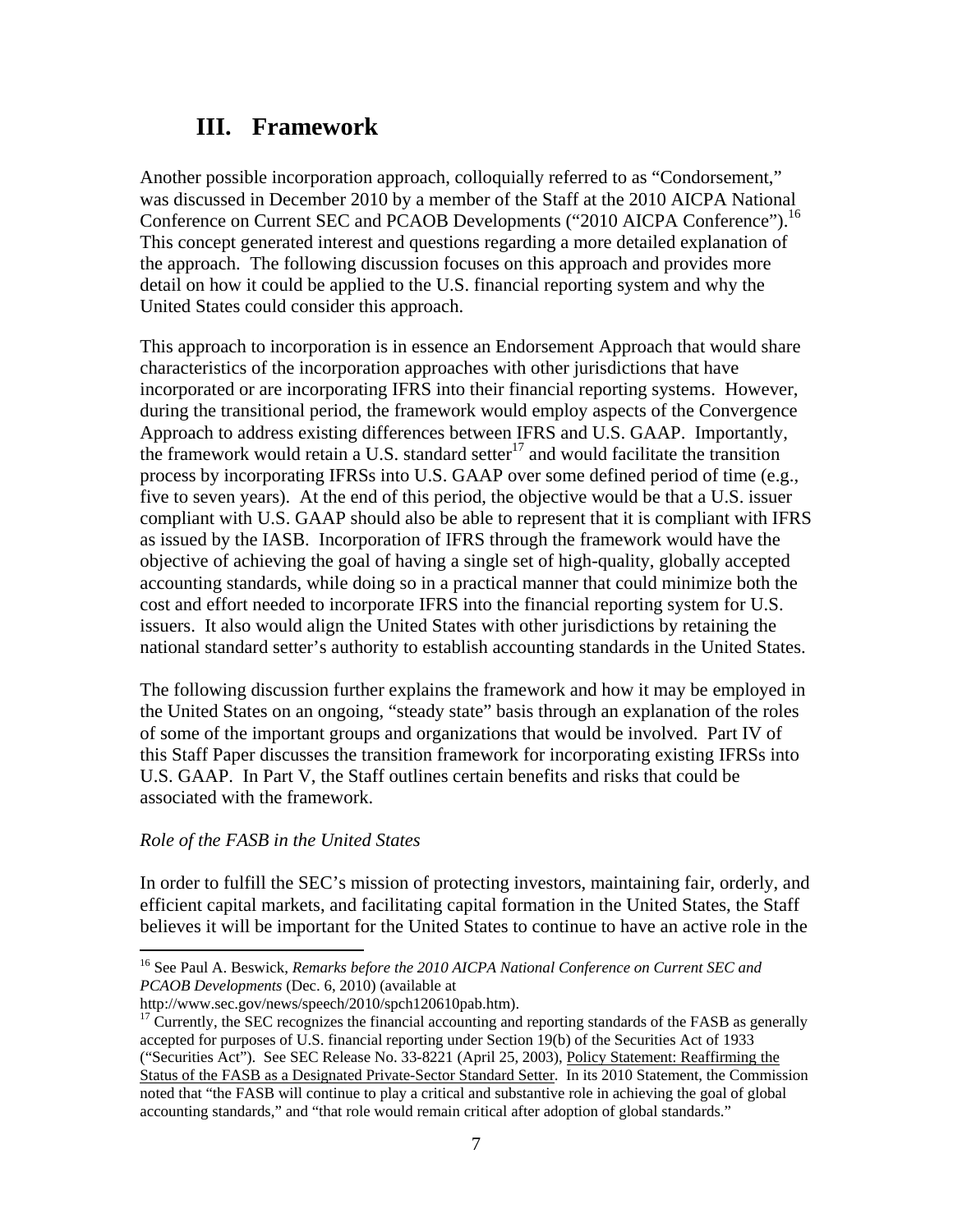international accounting arena to assist in the development and promotion of highquality, globally accepted accounting standards; to be proactive in identifying new and emerging financial reporting issues; and to ensure that U.S. interests are suitably addressed in the development of those standards. The Staff believes that the FASB would be the existing body best equipped to fulfill this role in support of U.S. constituents under the framework and, in many ways, is already positioned to do so. Serving in its current role as the U.S. national accounting standard setter, the FASB's mission is "to establish and improve standards of financial accounting and reporting that foster financial reporting by nongovernmental entities that provides decision-useful information to investors and other users of financial reports."18 Based on the Commission's recognition of the continuing importance of the FASB, in the event that the Commission determines to incorporate IFRS, the Staff envisions that the FASB would remain the standard-setting body responsible for promulgating U.S. GAAP under the framework.<sup>19</sup>

incorporating those standards, by way of an endorsement process, into U.S. GAAP.<sup>20</sup> For the endorsement aspect of the framework, the FASB would continue to participate in the development and improvement of accounting standards that foster high-quality financial reporting that provides decision-useful information to investors and other users of financial reports. However, the manner of participation as contemplated in the framework would differ considerably from the FASB's current standard-setting role and responsibilities for U.S. issuers. Most significantly, the FASB would participate in the process for developing IFRS, rather than serving as the principal body responsible for developing new accounting standards or modifying existing standards under U.S. GAAP. The FASB would play an instrumental role in global standard setting by providing input and support to the IASB in developing and promoting high-quality, globally accepted standards; by advancing the consideration of U.S. perspectives in those standards; and by Additionally, the FASB would become an educational resource for U.S. constituents to facilitate the understanding and proper application of IFRS and promote ongoing improvement in the quality of financial reporting in the United States.

<sup>&</sup>lt;sup>18</sup> See FASB's mission statement (available at http://www.fasb.org/facts/index.shtml#mission).

 $19$  Section 19(b)(1)(B) of the Securities Act specifies that in order to recognize the accounting standards of a private standard-setting body, the Commission must determine that the body "has the capacity to assist the Commission in fulfilling" the Commission's authority to prescribe accounting standards "because, at a minimum, the standard setting body is capable of improving the accuracy and effectiveness of financial reporting and the protection of investors under the securities laws."<br><sup>20</sup> The Staff notes that the FASB's standards are used not only for reporting by public companies but also

for privately-held companies. Therefore, any changes in the role of the FASB may have an impact on the accounting standards for privately-held companies; however, the Staff believes that the components of high-quality accounting standards should likely be similar for all companies. The FASB's determination of whether, and to what extent, there should be modifications to its standards for privately-held companies is outside the scope of this Staff Paper.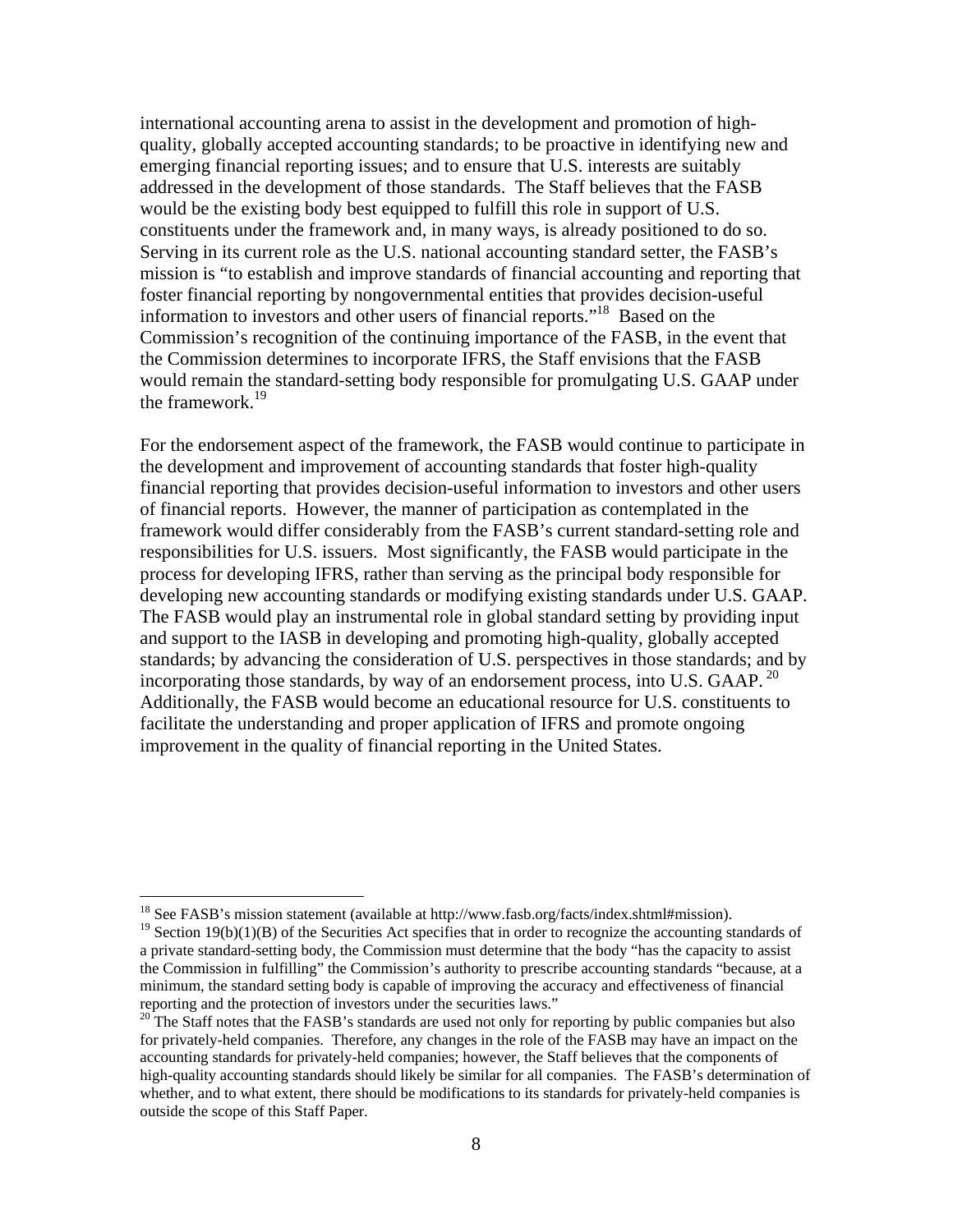ways, including: $^{21}$ The FASB's participation in the IASB's standard-setting process could occur in several

- providing input into the IASB's strategic planning of the global standard-setting agenda, including setting project priorities;
- assisting the IASB, as needed, in carrying out specific standard-setting and research projects;
- participating in the development of illustrative examples and implementation guidance in coordination with the IASB;
- providing examples of and insight into U.S. perspectives as the IASB develops standards;
- helping to address implementation and interpretation issues by identifying them and undertaking research in support of the IFRS Interpretations Committee;
- playing a central role in the evaluation of standards on a post-implementation basis from the perspective of U.S. capital market participants and more broadly assisting the IASB in evaluating the effectiveness of standards (postimplementation reviews);
- assisting in communications between the IASB and U.S. constituents to facilitate widespread dissemination of information about IFRS and communication of U.S. constituents' concerns to the IASB;
- participating in meetings with other national standard setters;
- encouraging participation by U.S. constituents in the development of new and revised IFRSs; and
- developing the expertise and experience of individuals for participation in global standard-setting activities.

The FASB would continue to promulgate U.S. GAAP primarily through its endorsement of standards promulgated by the IASB. Under the framework, due to the FASB's participation in the IASB's standard setting process, the FASB should be in a position to readily endorse (i.e., incorporate directly into U.S. GAAP) the vast majority of the IASB's modifications to IFRS. However, the FASB would retain the authority to modify or add to the requirements of the IFRSs incorporated into U.S. GAAP, similar to other jurisdictions, and such U.S.-specific modifications would be subject to an established incorporation protocol. Such a protocol could entail the FASB determining whether the IASB's modification to IFRS (either by means of issuance of a new standard or amendment of an existing standard) met a pre-established threshold—for example, a threshold that incorporates the consideration of the public interest and the protection of investors.<sup>22</sup> If the IASB's modification reaches that threshold, the FASB would

such roles were described in Canada's Accounting Standards Board's ("AcSB") *Accounting Standards in* <sup>21</sup> The potential roles and responsibilities of the FASB after a transition to IFRS would be consistent with the roles and responsibilities of a national standard setter after a country's adoption of IFRS. For example, *Canada: New Directions, Accounting Standards Board Strategic Plan, adopted by the AcSB on January 4,* 2006.

 $22$  Section 19(b)(1)(A)(v) of the Securities Act specifies that, for the Commission to recognize a standardsetting body's accounting principles as "generally accepted" for purposes of the securities laws, the standard-setting body is to consider, in adopting accounting principles, "the extent to which international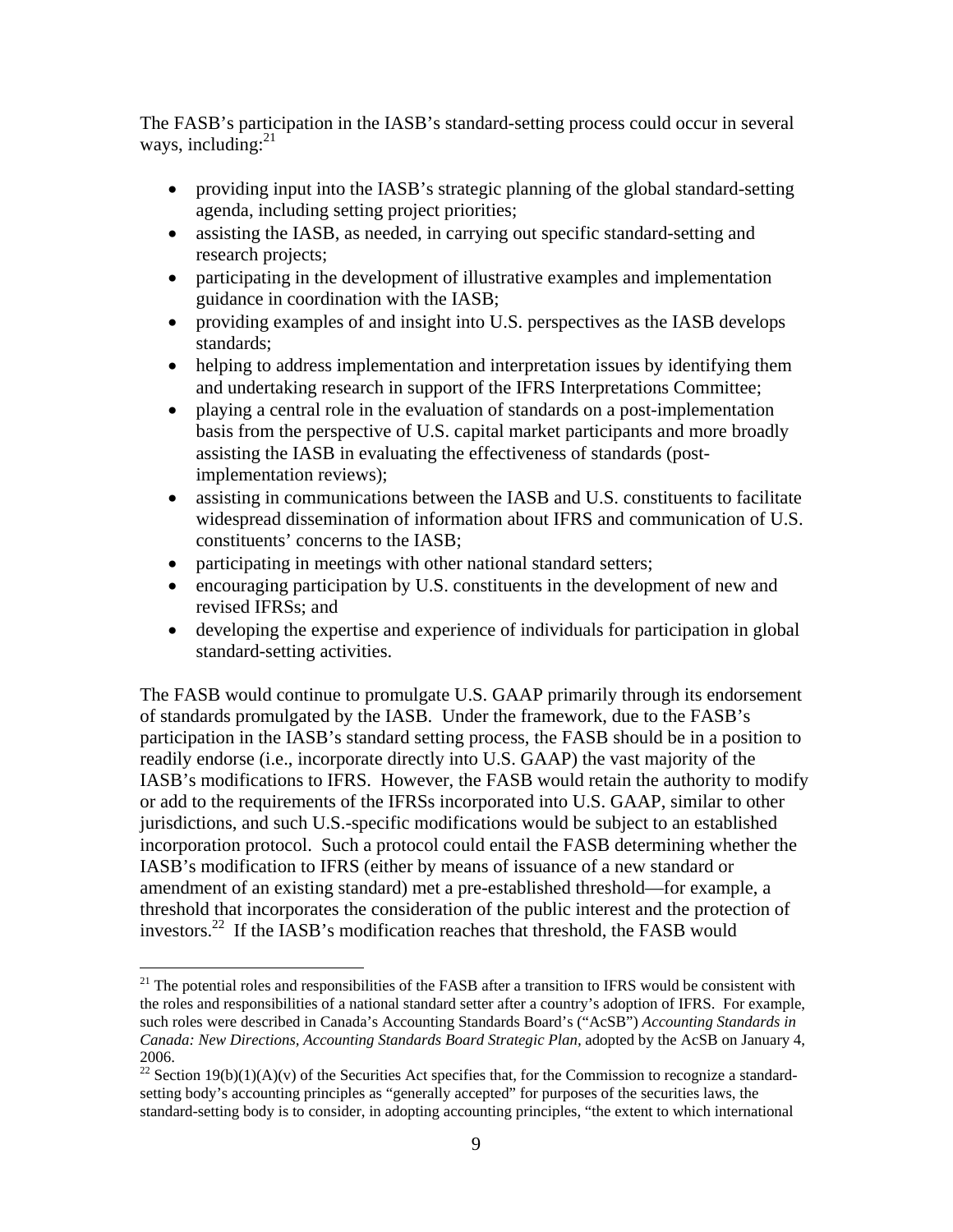incorporate fully the IASB's adopted standard into U.S. GAAP. If the FASB concludes to the contrary, in incorporating the standard, it would need to determine whether it should modify the requirements of the standard, retain relevant U.S. GAAP, or find an alternative solution. Before making any modifications, the FASB could discuss the situation with other national standard setters to understand their perspectives on the issue and the approaches they have taken for endorsement of that standard in their respective jurisdictions.

In addition to incorporating new IFRS amendments into U.S. GAAP, the FASB also would exercise its authority as the national standard setter when it found, based on its experience in the ongoing interpretation or application of IFRSs incorporated into U.S. GAAP, that supplemental or interpretive guidance was needed for the benefit of U.S. constituents. Under the framework, the FASB should initially address this situation by informing the IASB of the potential gaps in authoritative guidance and providing the IASB a recommended solution to address the practice issues, but ultimately, the FASB could conclude an acceptable solution is not reached or the issue is not being addressed in a timeframe consistent with the needs of the U.S. capital markets. Accordingly, the FASB could exercise its authority in one or more of the following ways:

- adding disclosure requirements to those specified by IFRS, to address U.S. circumstances in a manner consistent with IFRS;
- prescribing which of two or more alternative accounting treatments permitted by IFRS on a particular issue should be adopted by U.S. issuers, to achieve greater consistency in U.S. practice; or
- setting requirements compatible with IFRS on issues not addressed specifically by IFRS. In particular, the FASB could decide to carry forward certain such requirements that already exist in U.S. GAAP, with any necessary conforming amendments.

If the FASB were to exercise this authority, a U.S. "flavor" of IFRS could result. However, U.S.-specific circumstances for which the FASB would consider modifying IFRS should be similar to the circumstances in which the Commission exercises its authority to amend or add to the standards issued by the FASB and, therefore, modifications should be rare and generally avoidable. The objective would be for U.S. GAAP to remain consistent with IFRS, and the FASB should find the need to exercise its authority to issue any requirement in conflict with IFRS in only unusual circumstances. Further, the FASB would be able to minimize potential variations by working closely with the IASB and other national standard setters. As required in other "endorsement" environments, any such modification (whether to a standard being incorporated or to a standard already being applied by establishing supplemental or interpretive guidance as

convergence on high quality accounting standards is necessary or appropriate in the public interest and for the protection of investors." For example, the FASB could, under its existing manner of considering accounting standards, determine to adopt or incorporate newly issued IFRS into U.S. GAAP. This framework differs in that, while the FASB and U.S. GAAP would be retained, the way in which the FASB operates and the nature of U.S. GAAP would change.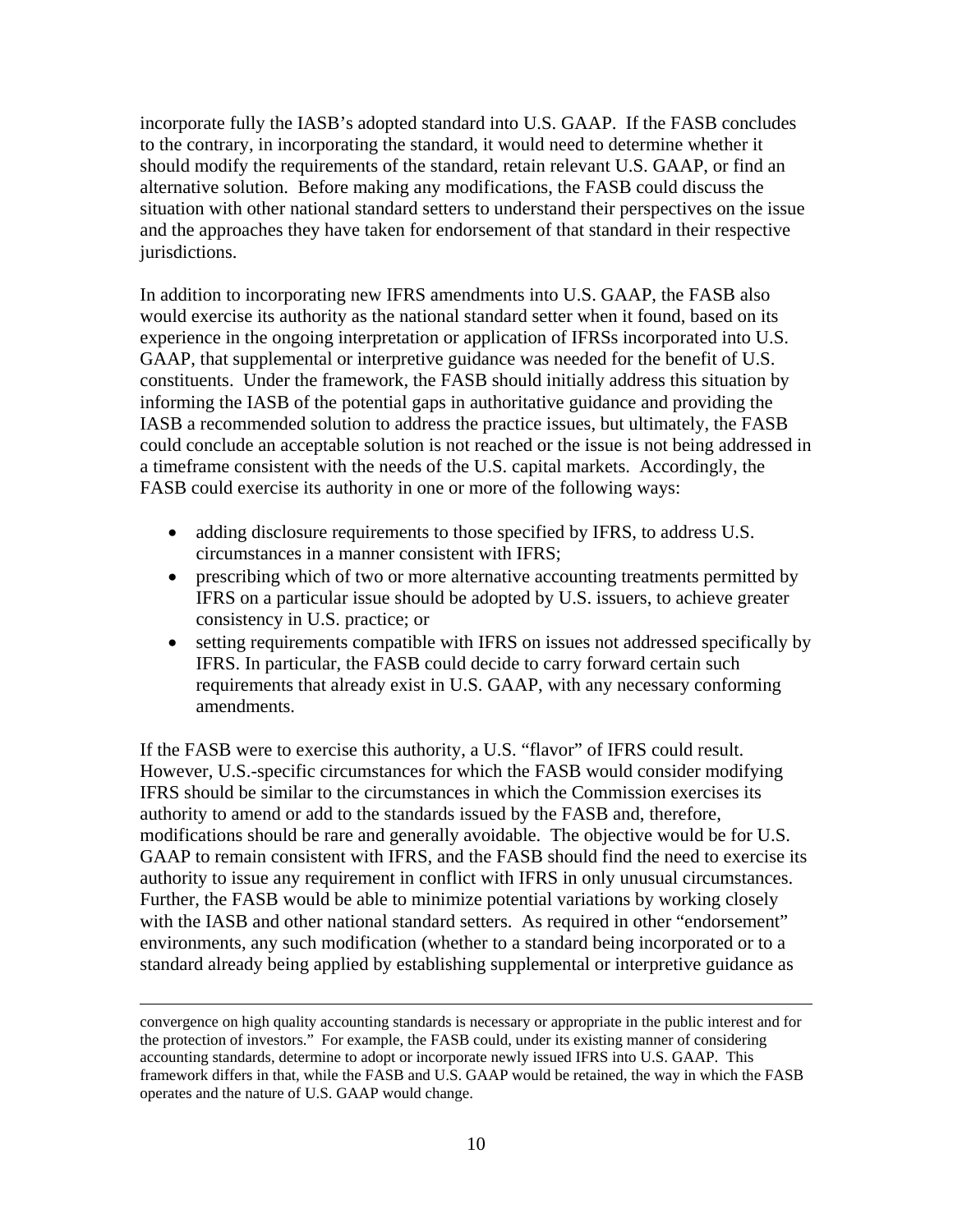set forth above) would need to be carefully and deliberately scrutinized through a transparent and comprehensive process.

The most likely example of a modification to IFRS is the possible continuation of some existing U.S. GAAP requirements that have no specific IFRS counterparts. As discussed in Part IV of this Staff Paper, such U.S.-specific changes to IFRS would remain in effect only until the IASB developed corresponding requirements, at which time the U.S. specific requirements would be rescinded, subject to the FASB's endorsement of the IASB's new standard. The FASB's initial determination of modifications would occur as a component of the transition phase for existing differences that is discussed in Part IV, and any additions thereafter should be minimal. In addition, there may be a need for U.S. interpretations of IFRS on issues that are significant in the United States but not the remainder of the world.

## *Role of the SEC*

If IFRS is incorporated into the U.S. financial reporting system, the Commission would maintain its oversight over the FASB as the designated U.S. national standard setter. However, the IASB interacts with a multinational constituent base of regulators and, therefore, the Commission would have a less direct oversight relationship with the IASB. Specifically, although the Commission and Staff would provide their perspectives to the IASB, regulators in different jurisdictions may have different or conflicting perspectives, thus having the potential to reduce the Commission's and Staff's impact on the IASB's standard setting. However, any incorporation approach would not, and could not, affect the Commission's longstanding responsibility under the federal securities laws to protect investors, maintain fair, orderly, and efficient markets, and facilitate capital formation through its regulation, nor would it dilute the Commission's ultimate authority under the federal securities laws to prescribe accounting principles and standards to be followed by U.S. issuers and other entities that provide financial information to the SEC and investors. Therefore, monitoring of the standard-setting process, including the FASB's role in that process, would be vital.

Under the framework, the SEC would be actively engaged in the standard-setting process and with the broader activities of the IASB and its governance bodies. Many of the Commission's and Staff's activities would remain similar to those performed currently such as participating on oversight committees, following the meetings and activities of the IASB's standard-setting projects, reviewing the drafts of standards and exposed documents, and providing feedback to the IASB and its staff—while other activities and interactions with the IASB and its staff would be expected to develop over time, including as discussed below.

Currently, the Commission and its Staff participate in the international standard-setting process and with the IASB in a variety of ways. In addition to the standard-setting oversight activities described above, the Staff participates on several IOSCO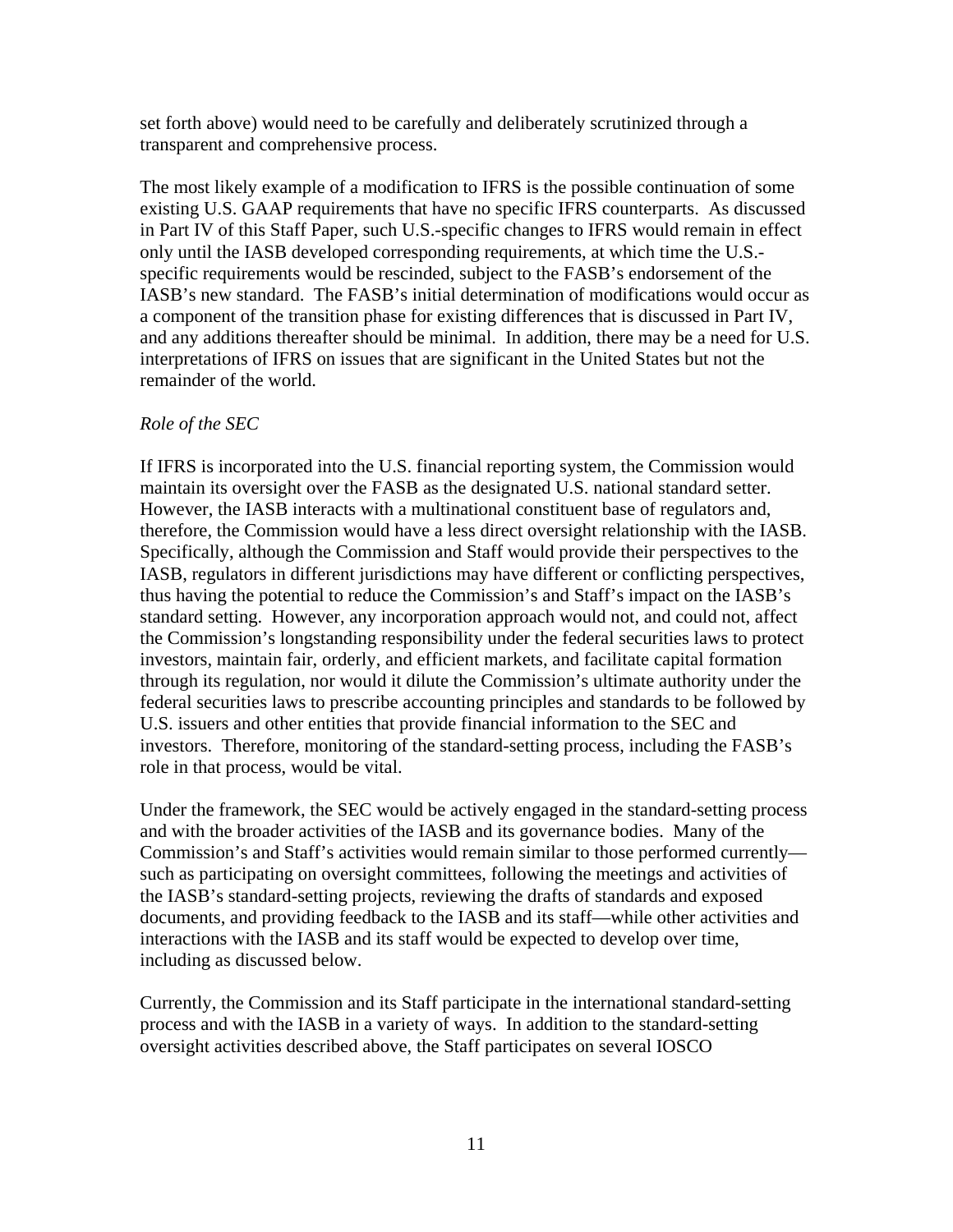committees<sup>23</sup> and the Commission plays a role in the governance of the international standard setter as a member of the Monitoring Board.<sup>24</sup> Under the framework, these interactions would remain similar to current practice. Additionally, the Staff would build upon the relationships currently held with the IASB and its staff to enhance the processes employed in the oversight of international standards development. Further, the Staff, particularly in the Office of the Chief Accountant, would expand its relationships with other securities regulators with respect to interpretations of accounting matters in order to inform the Staff on the application of IFRS across different jurisdictions.<sup>25</sup>

As is the case today, the Commission would retain the ultimate authority to establish financial reporting requirements in those instances in which interpretative guidance is required or appropriate for U.S. constituents, although addressing such needs through standard setting would still be the preferred approach. The Staff also could issue guidance following similar processes to those employed currently and using, for instance, a format similar to a Staff Accounting Bulletin. Under the framework, the issuance of Staff guidance should be an infrequent occurrence, and, in all instances, the Staff would make efforts to develop any incremental requirements such that they would not conflict with IFRS.

On an ongoing basis, the Staff would need to monitor international standard-setting developments to understand any implications of changes to IFRS on the Commission's existing rules, regulations, interpretations, and forms. Incorporation of IFRS and any modifications to IFRS thereafter could necessitate additions to or deletions or modifications of existing SEC guidance. For example, IFRS currently does not have requirements for oil and gas companies similar to those of the Commission.<sup>26</sup> Therefore, the Commission could conclude that these requirements remain relevant and important for U.S. investors and retain such requirements upon any incorporation of IFRS into the

 serves as one of the IOSCO representatives on several of the IASB project working groups. As one of two relating to investor protection, market integrity, and capital formation. The Monitoring Board helps ensure <sup>23</sup> The Staff participates in the development of IFRS primarily through the work of IOSCO. Through membership in IOSCO's Standing Committee on Multinational Disclosure and Accounting, the Staff assists in writing IOSCO comment letters on exposure drafts of standards published by the IASB and IOSCO representatives, the Staff serves as a non-voting Observer to the IFRS Interpretations Committee. 24 The primary purpose of the Monitoring Board is to serve as a mechanism for formal interaction between capital markets authorities and the IFRS Foundation, thereby facilitating the ability of capital market authorities that allow or require the use of IFRS in their jurisdictions to effectively discharge their mandates the public accountability of the IFRS Foundation by monitoring and reinforcing the public interest oversight function of the IFRS Foundation, as well as by promoting the continued development of IFRS as a high-quality set of global accounting standards. Among other responsibilities, the Monitoring Board participates in the IFRS Foundation Trustee nominations process and approves Trustee nominees. The Monitoring Board also reviews the Trustee's oversight of the IASB's standard-setting process, confers with the Trustees regarding their responsibilities, and refers matters of broad public interest related to financial reporting for consideration by the IASB. The members of the Monitoring Board currently are the Emerging Markets and Technical Committees of the International Organization of Securities Commissions ("IOSCO"), the EC, the Financial Services Agency of Japan, and the SEC. The Basel Committee on Banking Supervision participates in the Monitoring Board as an observer.

 $25$  In certain instances, the Staff currently discusses the application of IFRS by particular foreign private issuers with the issuer's home country's regulator.

<sup>&</sup>lt;sup>26</sup> See SEC Release No. 33-8995 (Dec. 31, 2008), Modernization of Oil and Gas Reporting.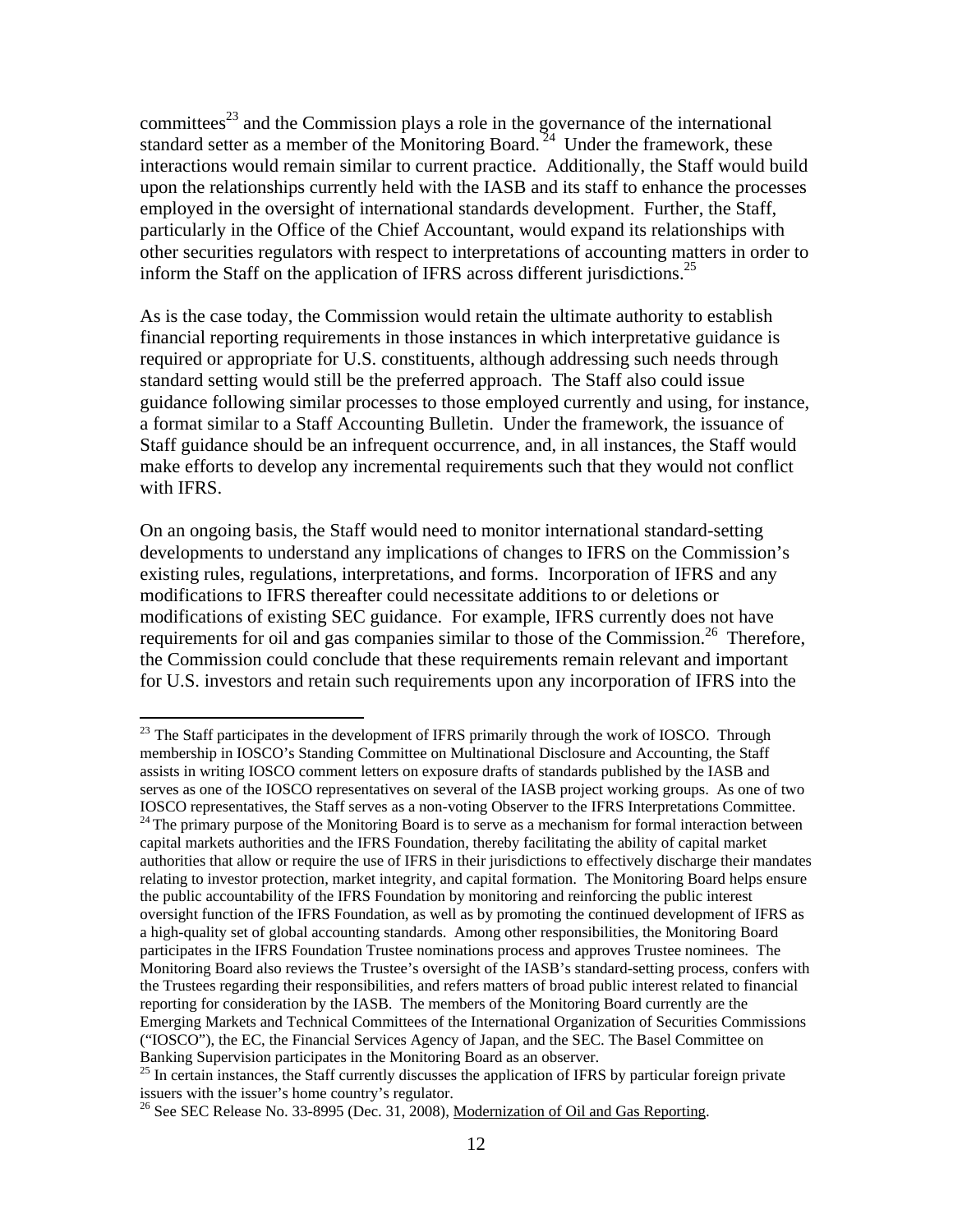U.S. financial reporting system. Conversely, IFRS 7, *Financial Instruments Disclosures*, contains requirements for certain market risk disclosures to be included in the financial statements that could render portions of certain SEC requirements (such as certain requirements of Item 7A, *Qualitative and Quantitative Disclosures About Market Risk*, of Form 10-K) largely redundant and, therefore, subject to possible reconsideration.

#### *Role of U.S. Constituents*

To ensure that U.S. constituents have the ability to influence the IASB's standard-setting process and have their interests appropriately considered, it would be imperative for them to become engaged in the IASB's processes on active standard-setting projects, similar to their engagement currently in the FASB's processes. The FASB would perform an important role in representing U.S. interests broadly in the standard-setting process, by participating in the standard-setting effort and sharing its views with the IASB both informally and likely also through written comment letters. However, this should not discourage communications directly between the IASB and individual U.S. stakeholders. Rather, the FASB would provide feedback to the IASB that has been informed by a wide variety of constituents and, therefore, reflects a perspective that is in the general interest of all constituents, not necessarily in the interest of each constituent. The FASB would be a facilitator of effective communication between the IASB and U.S. constituents and a primary provider of the educational information for U.S. constituents with respect to the views of the IASB and conclusions reached in the standard-setting process. The role that the FASB could not, and should not, fill would be that of a single U.S. voice in global standard-setting efforts. It would be important that participants from many U.S. constituencies serve in this role.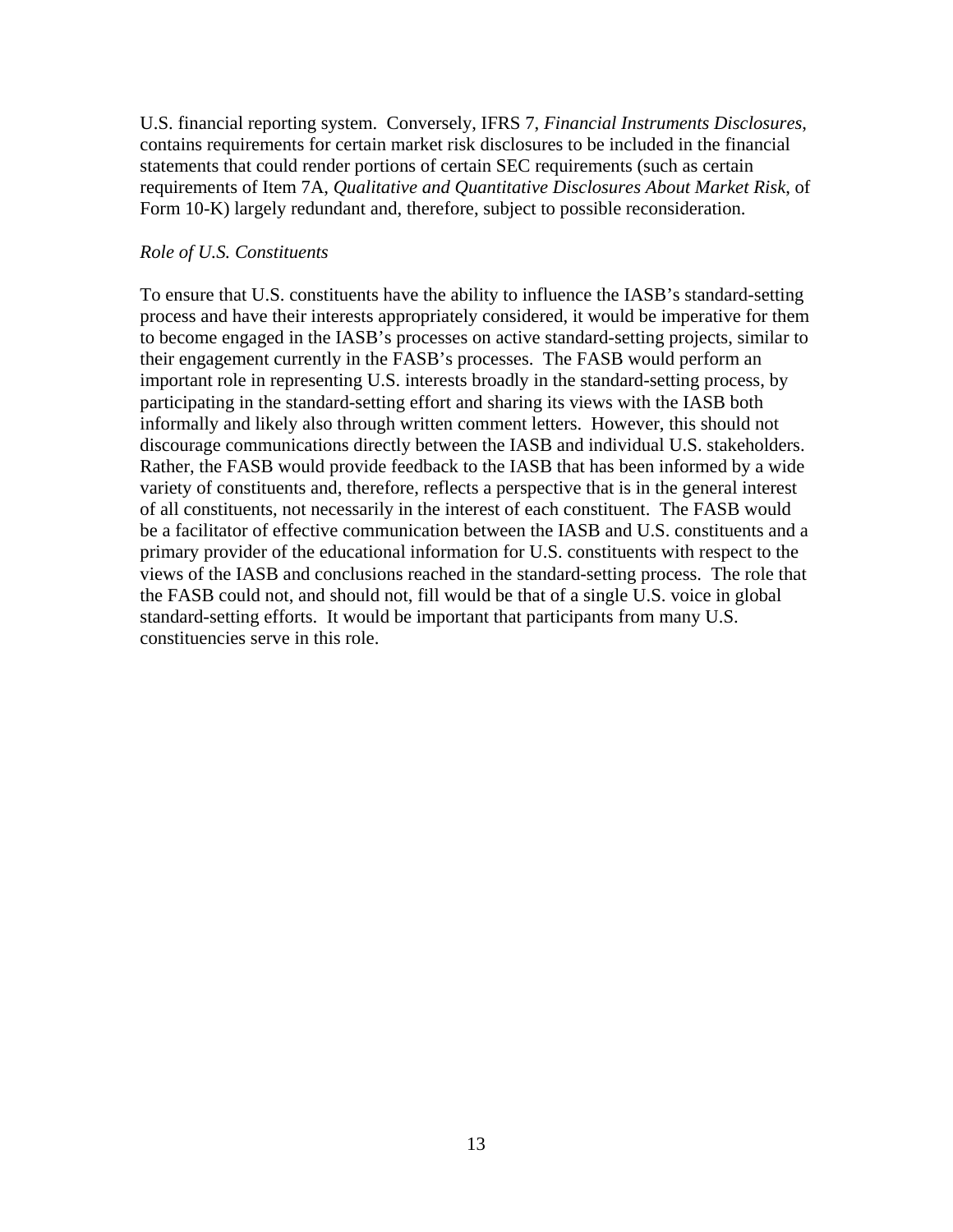# **IV. Transition Element**

<span id="page-15-0"></span>The framework incorporates the two most prevalent methods of IFRS incorporation convergence and endorsement. The operating framework discussed in Part III above draws primarily from the Endorsement Approach, whereas the transition element draws primarily from the Convergence Approach. Under the framework, the FASB's evaluation will be an important element in the transition.

Convergence, as contemplated in the framework, may differ from other notions of convergence.<sup>27</sup> Convergence under the framework would involve the full, but potentially staged or phased, replacement of existing U.S. GAAP through the incorporation of IFRS into U.S. GAAP pursuant to an orderly transition plan. Generally, U.S. GAAP convergence with IFRS is a practical possibility because of the many similarities between the objectives and principles of U.S. GAAP and IFRS. However, there are also differences that make it necessary to execute a carefully conceived implementation program potentially over a period of time. The Staff envisions that transition to IFRS by following the framework would potentially be a multi-step process, as further described below, and would be accomplished over a period of several (e.g., five to seven) years. Should the Commission decide to pursue the framework or a similar approach, a top priority for the FASB with respect to serving U.S. constituents would be to draft and execute an implementation program in consultation with the Staff.

## *Strategy for Transition*

 $\overline{a}$ 

As noted above, transition would involve the replacement of the content of existing U.S. GAAP with the content of IFRS. Subsequent to a Commission decision to incorporate IFRS, the FASB would need to develop a transition plan in a relatively short period to allow for U.S. constituents to plan appropriately. To develop the transition plan, the FASB would evaluate IFRSs individually in order to determine how and when to incorporate the standards into U.S. GAAP during the transition period. The FASB would need to study whether the incorporation should be staged, phased, or occur all at once.

The initial incorporation could be accomplished through a transition of individual IFRSs, organized in relation to the ongoing or expected standard-setting efforts related to each standard. In this respect, the IFRSs could be organized into one of the following categories:

 $^{27}$  Although the joint projects between the FASB and the IASB are often denominated "convergence," those projects are different from the Convergence Approach described here. The FASB-IASB process involves movement by both standard setters toward a new, mutually-acceptable high-quality standard, while the Convergence Approach involves movement by a country toward existing IFRS.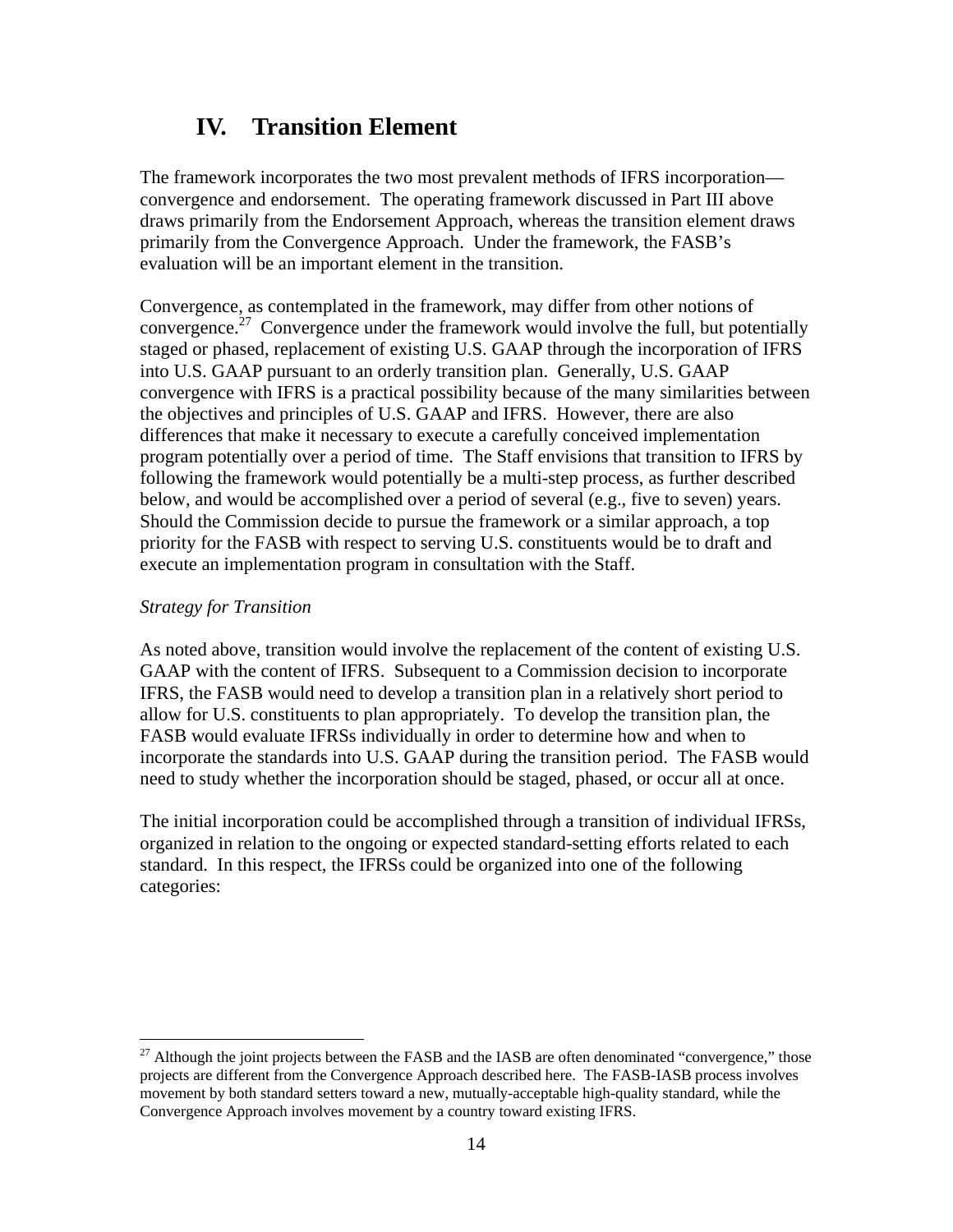- 1. IFRSs subject to MoU projects<sup>28</sup>
- 2. IFRSs included on the IASB's current standard-setting agenda
- 3. All other existing IFRSs and areas not addressed by IFRSs

In developing the transition plan, one of the FASB's and Staff's highest priorities would be to identify ways in which the potential impact of transition could be minimized for U.S. constituents while still providing useful information to investors. This priority is contemplated in that the framework is built on a premise that a transition to IFRS may be most effective if it occurs over a period of time and is based on a phased transition plan at an individual standard level. In this regard, the FASB, working with the Staff, could develop a transition plan using the three categories of IFRSs above to minimize the impact of transition in two ways: first, by avoiding, whenever possible, situations in which an existing standard under IFRS is adopted by a U.S. issuer, only to be replaced by a new standard under IFRS shortly thereafter; and second, by maximizing the number of IFRSs subject to prospective application. This method of transition would provide for a lengthened overall period for transition and would incorporate provisions that may lessen the costs and burden of transition (e.g., prospective application whenever possible).

## *MoU Projects (Category 1)*

1

The Boards continue to target completion of the MoU projects in  $2011.^{29}$  While deliberations on these projects are ongoing at the date of publication of this Staff Paper, for purposes of explaining the framework, the Staff has assumed that reasonably converged standards will be issued for each of these projects in 2011. Therefore, these projects would be incorporated into U.S. GAAP and IFRS in 2011, presumably before commencement of any U.S. transition to IFRS. Thus, these projects would be expected to have little effect on the transition plan, as both U.S. issuers and entities applying IFRS would be required to follow the effective date and transition provisions specified in each standard resulting from the MoU projects. However, despite the expectation that the finalized standards resulting from the MoU projects would already be incorporated into the respective bodies of guidance (i.e., U.S. GAAP and IFRS), implementation efforts for those standards could be significant and could coincide with elements of the transition plan. Therefore, the FASB would need to consider the timing of implementation for these projects when determining the timing of convergence of other IFRSs in the transition plan.

 leases, the presentation of other comprehensive income, fair value measurement, balance sheet netting of derivative and other financial instruments, and the consolidation of investment companies in 2011. <sup>28</sup> The Boards have committed to completing their projects on financial instruments, revenue recognition, Collectively, these projects are referred to as "MoU projects."

<sup>&</sup>lt;sup>29</sup> See "IASB and FASB report substantial progress towards completion of convergence programme," IASB Press Release (April 21, 2011). (available at

http://www.ifrs.org/News/Press+Releases/progress+report+2011.htm).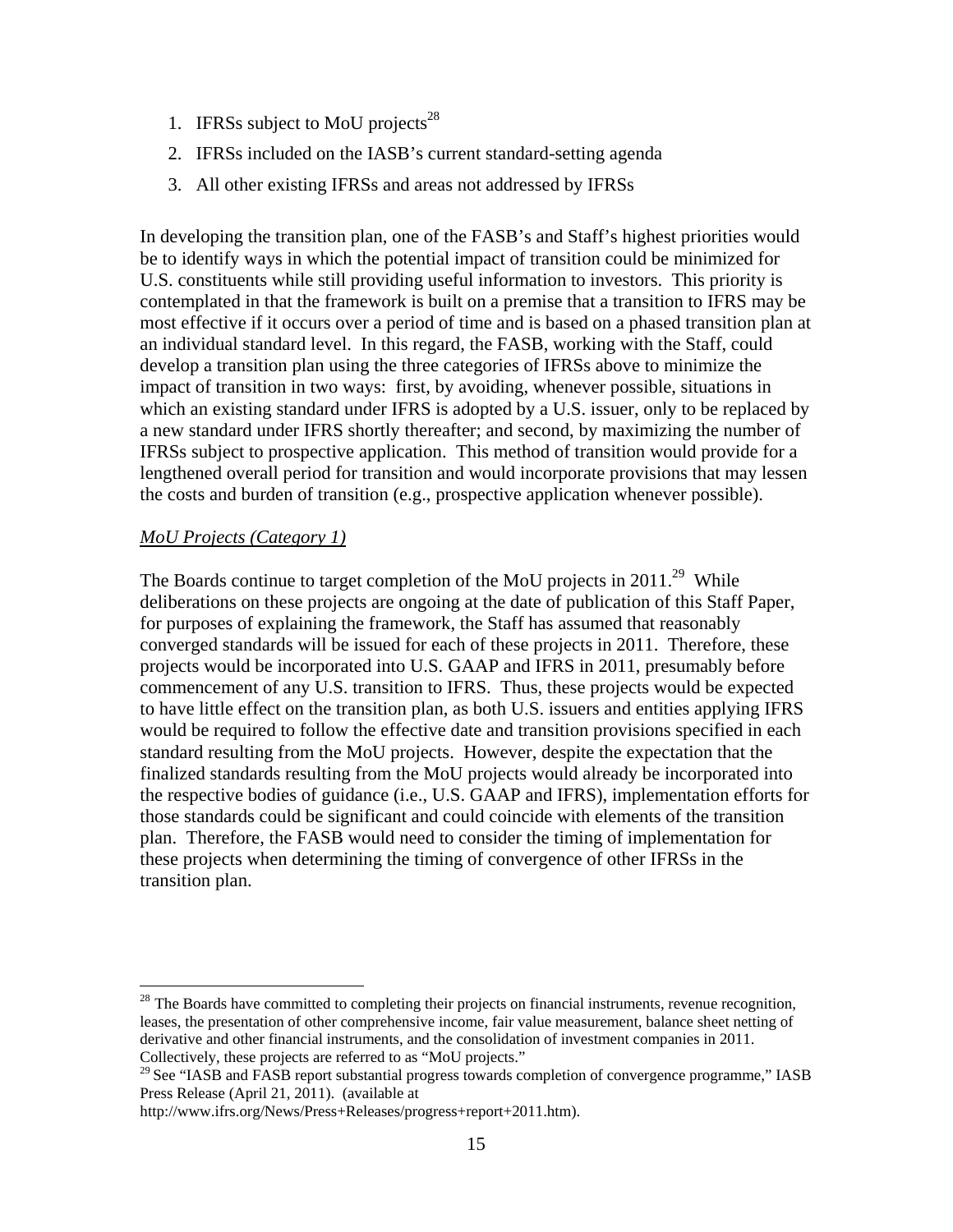#### *IFRSs Subject to Standard Setting (Category 2)*

In developing the transition plan and later executing that plan, the FASB would need to assess the IASB's ongoing standard-setting efforts and anticipated standard-setting projects. For all IFRSs in the "subject to standard setting" category ("category 2"), the FASB would need to evaluate the magnitude of standard setting expected in order to identify and isolate those IFRSs expected to be newly issued or modified significantly in the near term. The corresponding U.S. GAAP requirements would remain intact until the IASB issued the new or modified IFRSs. While the new or modified IFRSs are in development, the FASB would participate in the IASB's standard-setting process as described above in Part III. Once these IFRSs were finalized, the FASB would review the individual IFRSs to determine how to incorporate the standards into U.S. GAAP. The primary purposes of the FASB's analysis and evaluation would be to facilitate its incorporation of the IFRSs into U.S. GAAP, to enable it to assist in the education of U.S. constituents, and to raise awareness of potential implementation issues rather than to modify the requirements of the IFRSs upon incorporation.

The FASB would consider all elements of relevant Accounting Standards Codification ("ASC") Topics when determining how to incorporate IFRSs within category 2, including: requirements for specific types of transactions; content that relates to individual IFRSs other than that being evaluated for incorporation; illustrative examples; and industry guidance, which may illustrate application of an ASC Topic or may provide exceptions to the provisions of an ASC Topic. The FASB would need to consider whether elements of the ASC that were not replaced by the requirements of one or more IFRSs should be retained, removed, or modified. Relevant factors in this consideration may include: whether the guidance is determined to be consistent with IFRS principles, and therefore could (but not necessarily would) be retained, potentially with some modification; whether the guidance "stands alone" or refers to an ASC Topic being replaced, or other areas of the ASC; whether the guidance would be retained permanently or temporarily, pending incorporation of new or other existing IFRSs; and whether the guidance is considered to be critical for fostering consistent application of the new requirements.

The accounting for intangible assets (ASC 350, *Intangibles—Goodwill and Other,* and IAS 38, *Intangible Assets*) can be used to illustrate the potential transition strategy for IFRSs included in category 2. IAS 38 is not a project currently included on the IASB's agenda but was last revised in 2004 and, thus, could be identified as a standard in need of current standard setting. For purposes of illustration, the Staff assumes that IAS 38 is on the IASB's standard-setting agenda at the commencement of transition.

Pursuant to the transition plan, ASC 350 (or the Subtopics or components in ASC 350 that relate to the concepts addressed by IAS 38) would be retained in U.S. GAAP until the effective date of a revised standard under IFRS for intangible assets. The revised standard under IFRS would be incorporated into U.S. GAAP, and U.S. issuers would be required to apply the new requirements at the same time as other entities applying IFRS. A delay in the incorporation of IAS 38 would not be expected to have a significant effect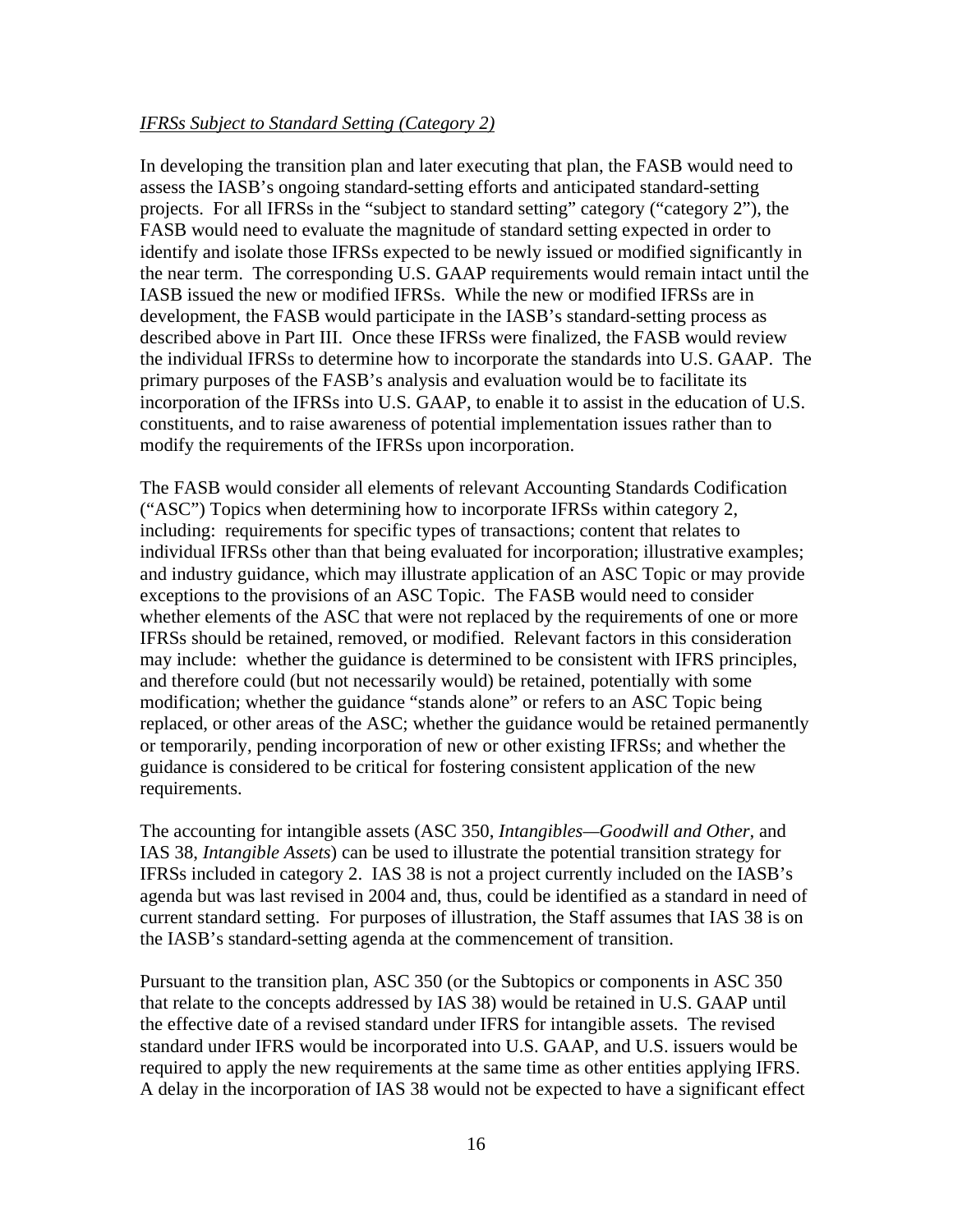on comparability of accounting for intangible assets because the existing approaches under U.S. GAAP and IFRS are similar in terms of underlying principles, despite the existence of differences in the details.

Throughout the transition period, the FASB would need to reassess the IFRSs included within category 2 and modify its transition strategy in the event that a project were removed from the IASB's standard-setting agenda or if the agenda were modified in a way that would defer finalization of a standard beyond the U.S. transition period for incorporation. In either of these circumstances, the FASB would need to reassess the need to incorporate relevant existing IFRSs into the transition plan for "IFRSs not subject to standard setting" ("category 3"), as discussed further below. Potential changes in the timing of standard-setting projects emphasize the importance of maintaining flexibility in the transition plan for the duration of transition. Although the Staff expects that the FASB, in collaboration with the Staff, would need to develop a comprehensive transition plan, the plan would be subject to modification pending changes in external variables, such as delays in IASB standard setting.

## *IFRSs Not Subject to Standard Setting (Category 3)*

Subsequent to development of the transition plan, the FASB would first assess the "static" IFRSs (i.e., those that are not the subject of MoU projects or other IASB agenda items) earliest for incorporation into U.S. GAAP because there would be no standardsetting that was ongoing or expected in the near future for these "static" IFRSs. The FASB's process for evaluating and incorporating IFRSs included in category 3 would be broadly analogous to the processes described above for IFRSs included in category 2, including the development of a transition plan in collaboration with the Staff. The FASB may determine that all of the category 3 IFRSs should be incorporated into U.S. GAAP simultaneously or staged over a period of time.

Further, the transition plan for category 3 IFRSs would allow for prospective application of new requirements whenever possible. Prospective application could be defined differently for individual IFRSs and could include any of the following application approaches: for all transactions entered into subsequent to the incorporation effective date; from the beginning of the earliest period presented in the financial statements; or in other ways not requiring full retrospective application, as determined by the FASB in its evaluation of the individual IFRSs. The method prescribed in each case would be determined after giving consideration to comparability, reliability, cost/benefit, and other relevant factors, while promoting the integrity of the requirements of the underlying IFRSs.

The accounting for property, plant, and equipment (ASC 360 and IAS 16, both titled *Property, Plant and Equipment*) can be used to illustrate the potential transition strategy for individual IFRSs not on the IASB's agenda for future standard setting. The FASB would analyze and evaluate IAS 16 to determine how to incorporate it into the ASC. IAS 16 is comparable in many aspects to ASC 360 and, thus, the FASB may determine to incorporate fully IAS 16 into the ASC. However, the FASB may find it necessary to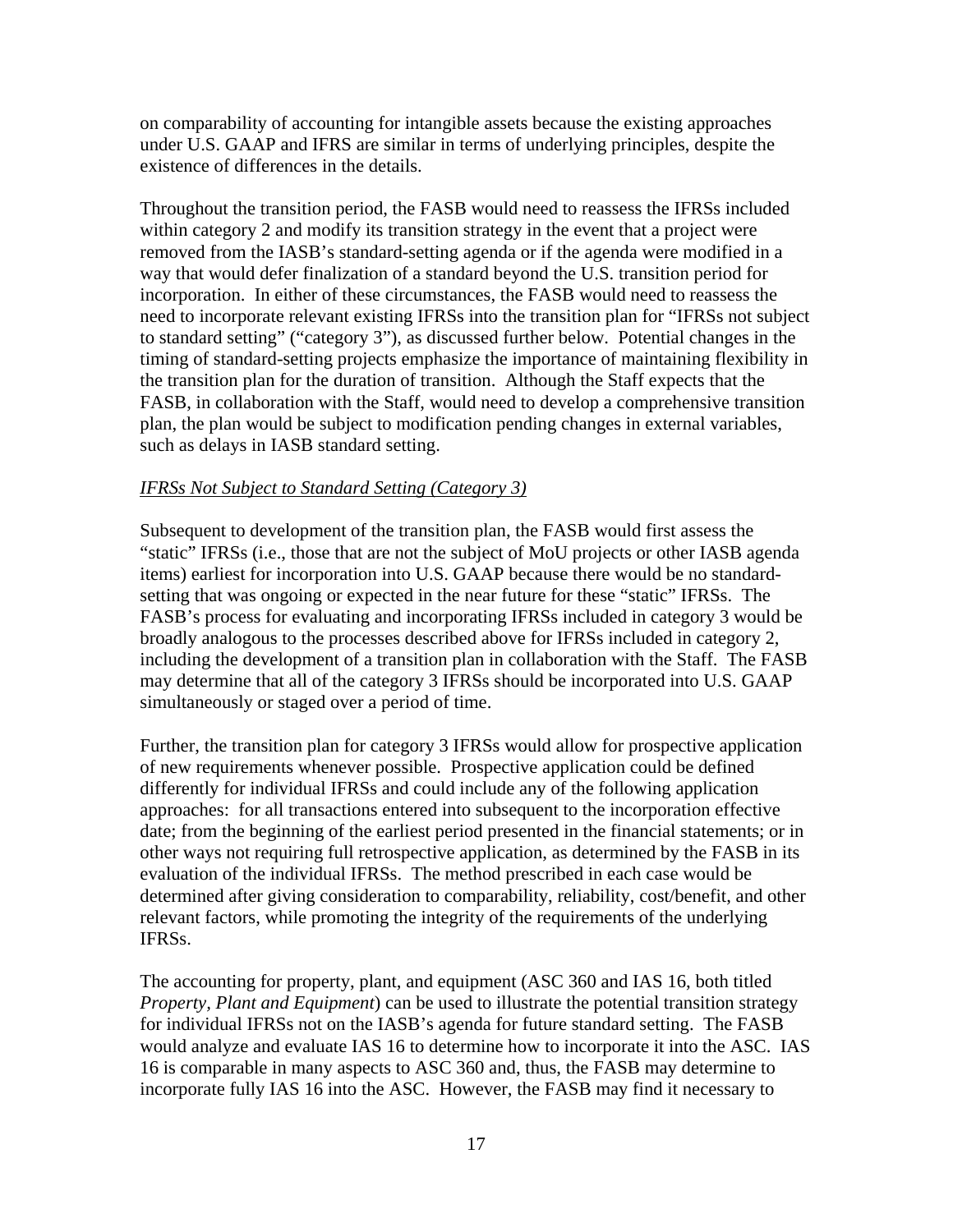retain, possibly with modification, certain guidance that would supplement the provisions of IAS 16 or would address incremental accounting matters, provided the guidance was not inconsistent with IAS 16. The FASB could consider the following matters and approaches in incorporating IAS 16 into U.S. GAAP:

- IAS 16 contains the IFRS requirements for capitalizing and depreciating property, plant, and equipment. These aspects of ASC 360 could be replaced with the respective IFRS requirements.
- IAS 16 contains concepts that are not found in ASC 360, such as the "componentization" of property, plant, and equipment and the option to elect to use a revaluation model. These aspects of IAS 16 could be incorporated into ASC 360 representing new requirements for U.S. issuers to apply subsequent to the effective date of incorporating IAS 16 into U.S. GAAP.
- ASC 360 includes the impairment model for property, plant, and equipment. The equivalent model in IFRS is included in IAS 36, *Impairment of Assets*. The FASB would have various alternatives for incorporating the IFRS impairment guidance into U.S. GAAP. Such alternatives could include the following: retaining the impairment-related aspects of ASC 360 until such time that IAS 36 is incorporated into the ASC; coordinating the incorporation of IAS 36 with that of IAS 16; or other approaches that facilitate an orderly transition to the accounting for property, plant, and equipment under IFRS.
- Before incorporating the new requirements, the FASB would need to determine whether incorporating the new requirements would have implications for areas of the ASC outside of ASC 360. Any affected areas of the ASC outside of ASC 360 would need to be contemplated at the time of incorporation of IAS 16.
- There is a variety of industry and other supplemental guidance associated with ASC 360 (e.g., ASC 908-360, *Airlines*, and ASC 980-360, *Regulated Operations*). The FASB would evaluate this guidance and, as described earlier, may eliminate the guidance, or modify or retain it on a temporary or permanent basis, depending in each case on the outcome of its detailed assessment.

For U.S. issuers, one of the most significant aspects of implementing IAS 16 may be the componentization requirement. Componentization, which relates to separating the cost of a fixed asset into certain component parts for purposes of calculating depreciation expense and derecognizing the fixed asset, is not necessarily a difficult concept to understand, but may be difficult to apply if U.S. issuers were required to componentize, to a greater degree than they have done in the past, property, plant, and equipment on a retrospective basis. Retrospective application could require U.S. issuers to expend significant efforts to analyze significant numbers of recorded assets. To minimize the implementation effort, the FASB may determine that the componentization aspects of IAS 16, if not the entire standard, would be best incorporated on a prospective basis, for example, for all property, plant, and equipment acquired subsequent to the effective date of IAS 16 as incorporated into the ASC.

As highlighted by the interdependency between IAS 16 and IAS 36, incorporating IFRSs in a phased approach would often involve replacing aspects of more than one ASC Topic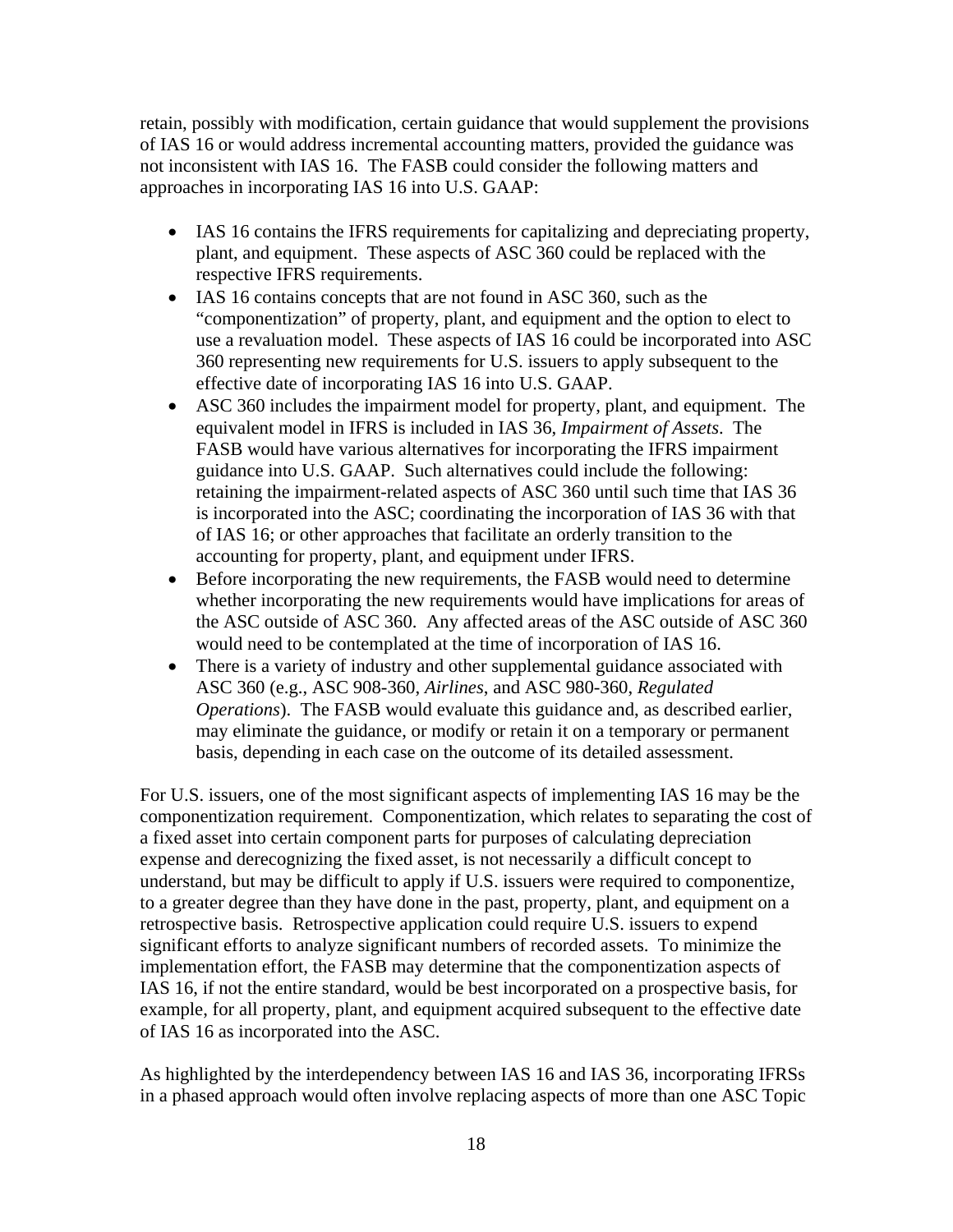because individual IFRSs and ASC Topics are not perfectly aligned in terms of the accounting addressed. If a phased approach were adopted, it would be critical for the FASB to understand the interdependencies between different IFRSs and ASC Topics and carefully manage transition where interdependencies exist.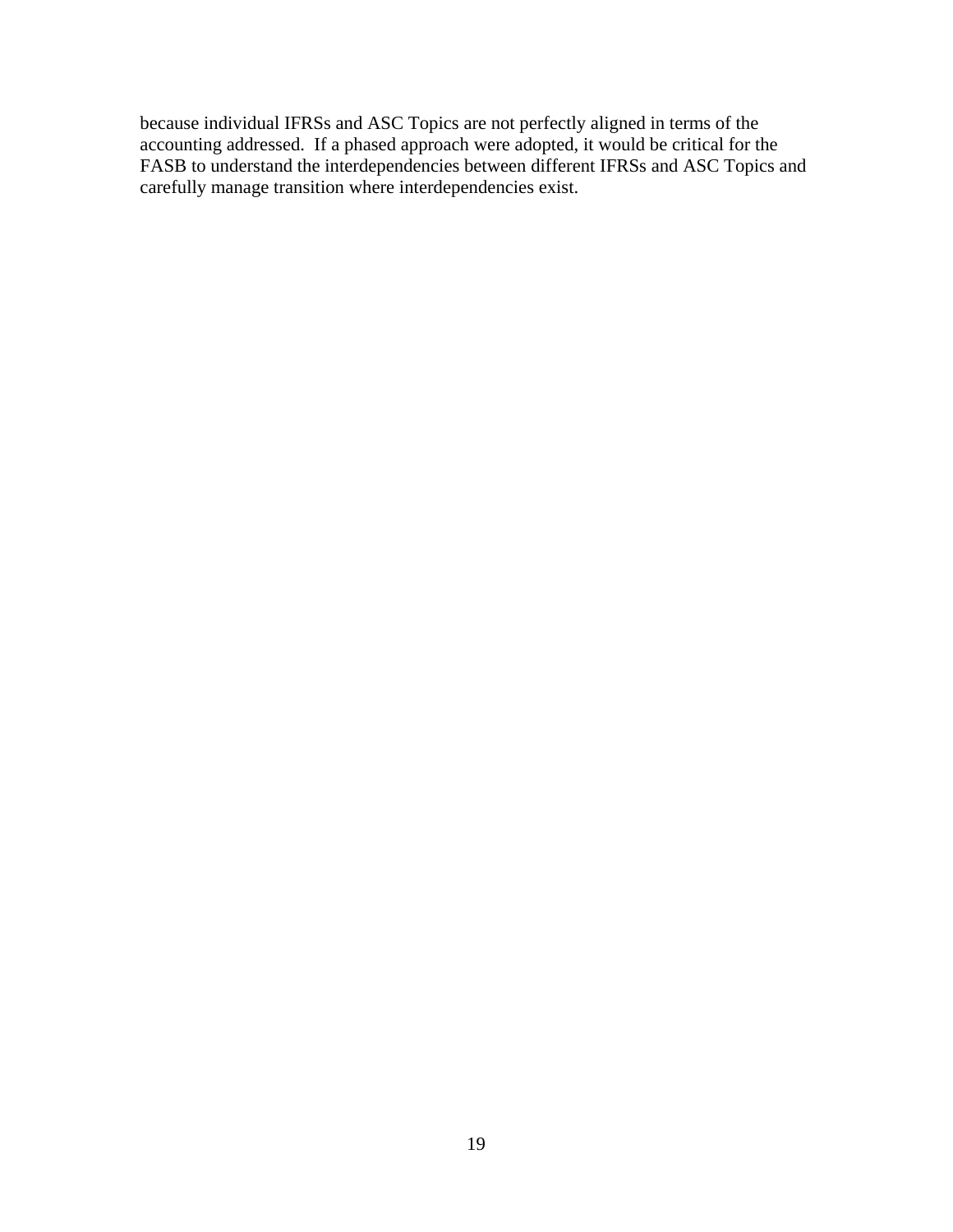# **V. Benefits and Risks**

<span id="page-21-0"></span>Incorporation of IFRS through the framework could advance the United States toward the broader objective of a single set of high-quality, globally accepted accounting standards, while enabling U.S. constituents to more effectively manage the costs and efforts necessary to reach that objective, through phased transition to and, in many cases, prospective application of IFRSs.

Undoubtedly, there would be advantages and disadvantages to any approach taken to incorporate IFRS, if the decision were made to do so. The Staff will continue to identify and analyze the potential benefits and risks of the framework, as compared to other possible incorporation approaches, in anticipation of the Commission evaluating whether the framework or another approach would be a suitable approach if the Commission determines to incorporate IFRS into the U.S. financial reporting system. Although not an exhaustive list, the following are potential benefits and risks of the framework that have been identified thus far:

- *Supports a flexible, tailored transition strategy* 
	- The framework may allow for a more flexible transition strategy that could be better tailored and more responsive to the needs of U.S. constituents than other potential mechanisms for incorporation. The framework could be tailored for individual IFRSs. The FASB would evaluate each of the IFRSs individually to determine the timing and manner of transition in an effort to minimize the overall burden of transition. This approach could provide the benefit of incorporating IFRSs only when a singular transition was expected because IFRSs would be incorporated only when newly issued or when they were in a static state and not expected to be modified in the near term. In the case of newly issued IFRSs, there could be an added benefit of the new standard presumably being of higher quality than that which it replaced, which more directly contributes to the overall goal of incorporating high-quality standards into U.S. GAAP. Additionally, the framework could allow for broad U.S. constituent influence on a greater share of the IFRSs to be incorporated into U.S. GAAP, as several legacy IFRSs that are to be replaced in the near term would not be incorporated into U.S. GAAP.

The FASB would specify the manner of transition for individual IFRSs, or groups of IFRSs, with an objective of maximizing the number of IFRSs incorporated prospectively. Doing so could reduce the volume of required systems changes and the need to restate or recalculate amounts for certain standards (as illustrated in the property, plant, and equipment example above). A U.S.-specific transition strategy also would limit the need for short-term U.S.-specific amendments to existing IFRSs and additions to IFRS 1, *First-time Adoption of International Financial Reporting Standards*, to accommodate U.S.-specific circumstances.

The benefits of a tailored transition strategy would be minimized, and potentially eliminated, if the transition plan were not well-developed, comprehensive, and flexible enough to adapt to changing circumstances during transition in a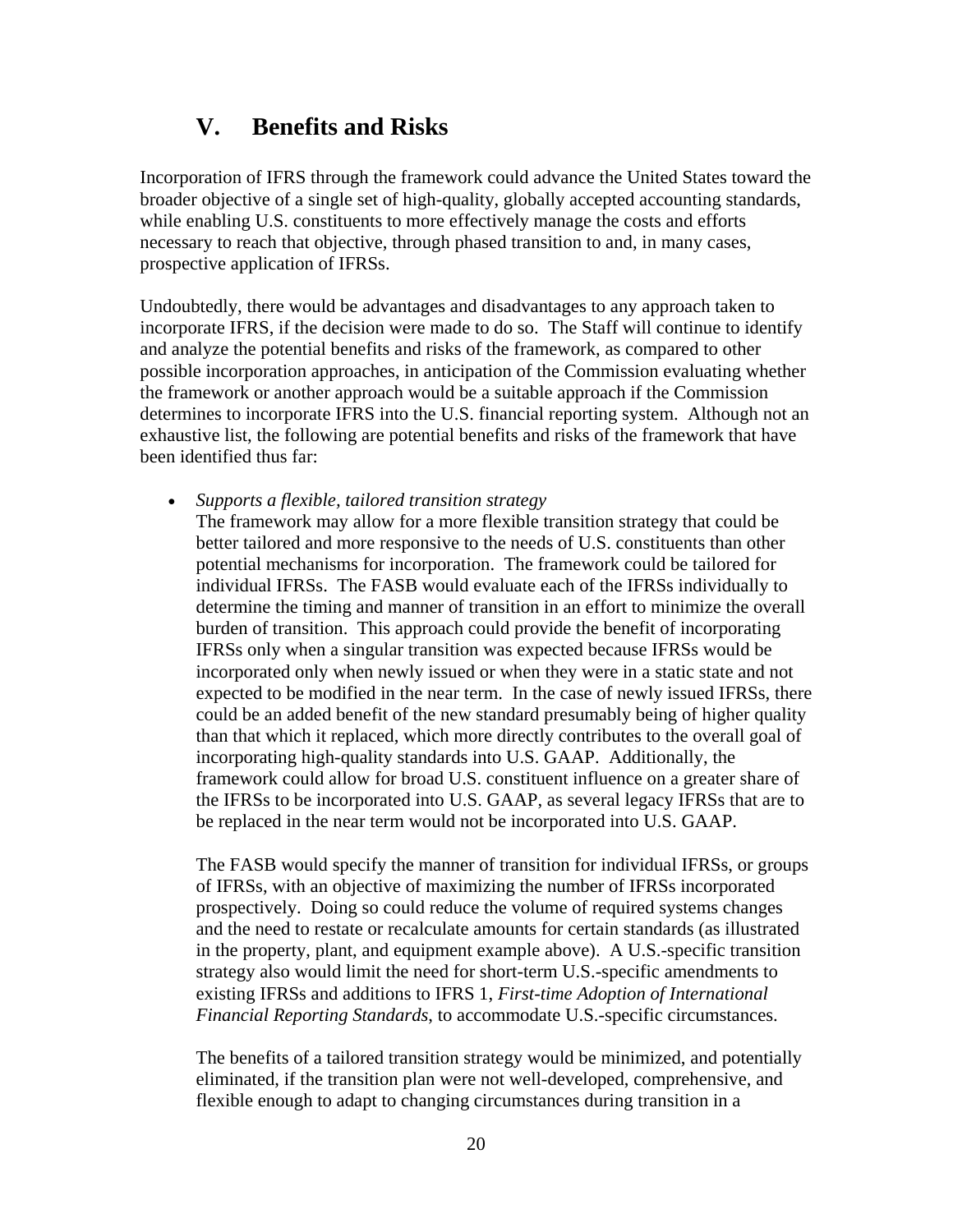structured manner. If the transition plan were deficient in any one of these areas, there would be a risk that convergence to IFRS under the framework could be more burdensome than under other methods of incorporation. Further, a convoluted, poorly articulated, or frequently changing transition plan could add confusion to the convergence process. The potential U.S. transition plan has not been contemplated extensively to date and likely would have a relatively short development period.

Following a customized, U.S.-specific transition plan to incorporate IFRS also carries the general risks associated with first-use of any process. Although the framework attempts to leverage the lessons learned by other jurisdictions that have incorporated or intend to incorporate IFRS, a fundamentally different approach to incorporation of IFRS could limit the FASB's, SEC's, and U.S. constituents' abilities to leverage such lessons.

#### • *Provides for gradual implementation*

The framework could provide for gradual implementation of IFRS and thus could avoid the costs of a "big-bang" approach in which U.S. issuers would have to incorporate the entire body of IFRS all at once. The transition to IFRS under the framework would occur on a staggered basis over a number of years and be coordinated with the ongoing standard-setting activities of the IASB. This could limit the occasions in which U.S. issuers would be required to make two accounting changes in relatively quick succession, potentially causing confusion for investors and possibly causing U.S. issuers to incur incremental costs in making major systems and process changes and retraining personnel twice instead of once.

Further, the gradual transition of existing standards to IFRS could increase the opportunities for successful transition by decreasing the severity of the IFRS learning curve. A staggered transition could require U.S. issuers to implement, and investors to adapt to, fewer new standards in any given period and could allow for a more expansive educational process to develop to the benefit of all U.S. constituents. Ultimately, the measure of success of any approach to incorporation would focus on whether U.S. issuers have properly implemented IFRS during transition and whether U.S. constituents were provided meaningful and understandable financial information.

However, some U.S. issuers might contend that a gradual transition would not be in their best interest or in the interests of their investors, particularly in the absence of an option to voluntarily report under IFRS today. Through its outreach, the Staff has been informed that certain U.S. issuers may prefer datecertain, full adoption of IFRS or at least have the option to move to IFRS using a big-bang approach. In many cases, these issuers are among the largest multinational corporations with foreign subsidiaries that have already incorporated or are prepared to incorporate IFRS into their local financial reporting systems. Therefore, these issuers may have financial and human capital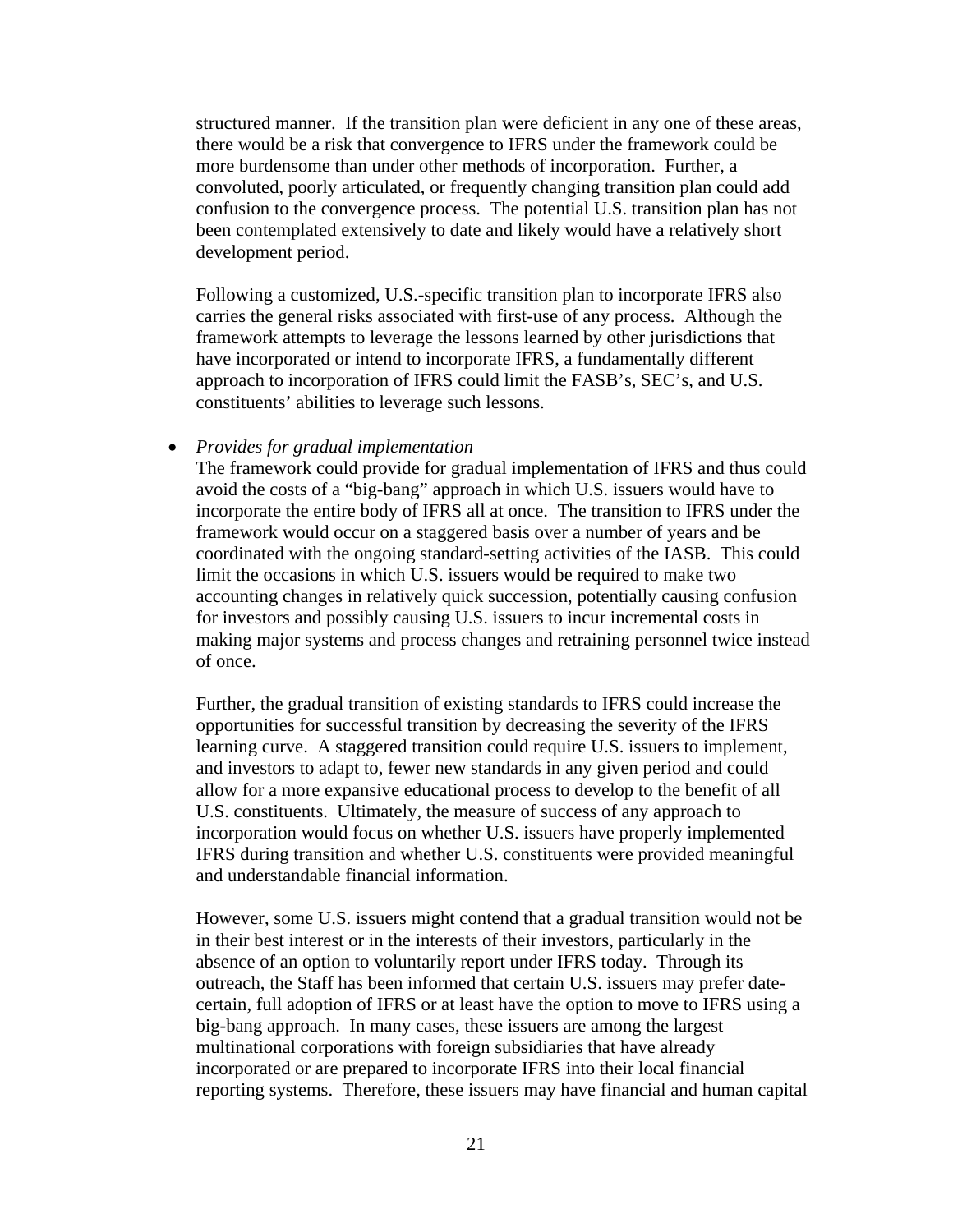resources to facilitate a big-bang incorporation of IFRS. For these issuers, the slower pace of gradual transition may be viewed as unnecessary, and any benefit diminished by the complexities of operating in an environment of change for an extended period.

Additionally, a gradual transition to IFRS could be perceived by certain constituents as evidence of a current lack of U.S. commitment to fully incorporate IFRS. A transition plan that was executed over some period and that was deliberately designed to allow for change based on unknown future circumstances could introduce elements of uncertainty into the U.S. overall commitment to transition. This uncertainty may cause certain foreign constituents to question whether the ultimate goal of IFRS incorporation would be achieved successfully in the United States despite any assurances provided by those integral to the transition plan.

A further risk associated with a gradual transition to IFRS is that such a strategy could cause confusion for U.S. constituents during the transition period. Until the date at which U.S. GAAP was fully aligned with IFRS (potentially five or more years into the future), U.S. GAAP would be an evolving set of standards that was neither U.S. GAAP as applied currently, nor IFRS as issued by the IASB. During the transition period, U.S. constituents would need to actively monitor progress on the transition plan and stay abreast of the potentially frequent changes made to U.S. GAAP. As noted previously, the measure of success of any approach to incorporation would include focus on whether U.S. constituents were provided meaningful and understandable financial information during transition. This measure of success could be impacted adversely if the pace and volume of change during transition was a source of confusion.

• *Potentially greater investor protection with FASB endorsement than direct incorporation of IFRS* 

Many jurisdictions with developed economies have retained a local body that has the responsibility for incorporating IFRSs into the local financial reporting system. Although these bodies generally have an objective of incorporating IFRSs timely and without modification, many have been granted authority to amend or delay the incorporation of IFRSs for the protection of the public interest in the jurisdiction. Such a structure in the United States could be in the interest of U.S. constituents and provide a formal mechanism to address U.S.-specific issues, including U.S. investor protection, should they arise.

Under the framework, the "local body" incorporating IFRS could be the FASB. An accounting-focused organization fulfilling this role (rather than, for example, a legislative body) could represent the financial reporting interests of U.S. capital markets to the IASB. The FASB is well-positioned to ensure that U.S. constituents continue to have a voice in global standard setting.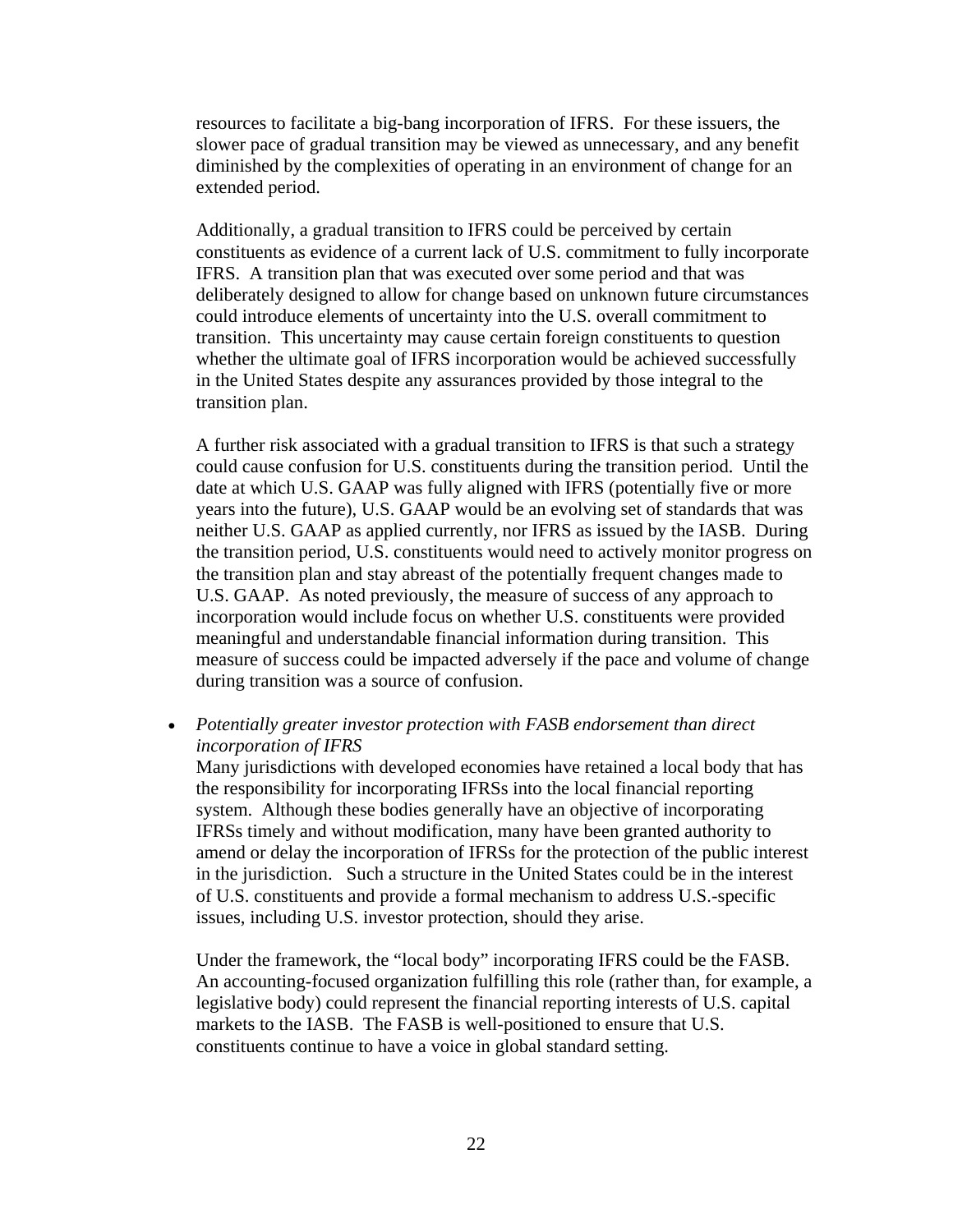If the threshold for modifications to incorporated standards were not set at a level that ensures such modifications were rare, there could be a risk of developing "U.S.-IFRS," or a derivation of IFRS, that differs more than insignificantly from the body of IFRS issued by the IASB. Assuming U.S.-specific modifications were to occur, there could be increased risk of deterioration of the comparability of financial statements across jurisdictions. However, this potential would need to be balanced with the ultimate responsibility of the SEC to protect U.S. investors and the U.S. capital markets. In developing any U.S. modifications to IFRS, the FASB or SEC would evaluate the overall benefit to investors that could result from the modification.

• *Retains "U.S. GAAP" as the statutory basis of financial reporting* Although the goal of incorporation of IFRS through the framework would be full alignment of U.S. GAAP and IFRS, such alignment would be accomplished through the incorporation of IFRSs into U.S. GAAP, thus retaining "U.S. GAAP" as the basis of financial reporting for U.S. issuers. This would be significant following a transition to IFRS because of the current prominence of U.S. GAAP references in U.S. laws, contractual documents, regulatory requirements and guidelines, and other similar documents. By retaining U.S. GAAP as the basis of financial reporting for U.S. issuers, the complexities associated with changing all of these references to U.S. GAAP would be mitigated. Despite of the benefits highlighted, it is important to note that a multitude of changes to the underlying U.S. financial reporting requirements—regardless of the ultimate title of the accounting framework—would necessitate extensive efforts during transition to understand the full impact on application of affected U.S. laws, contractual documents, regulatory requirements and guidelines, and other similar documents.